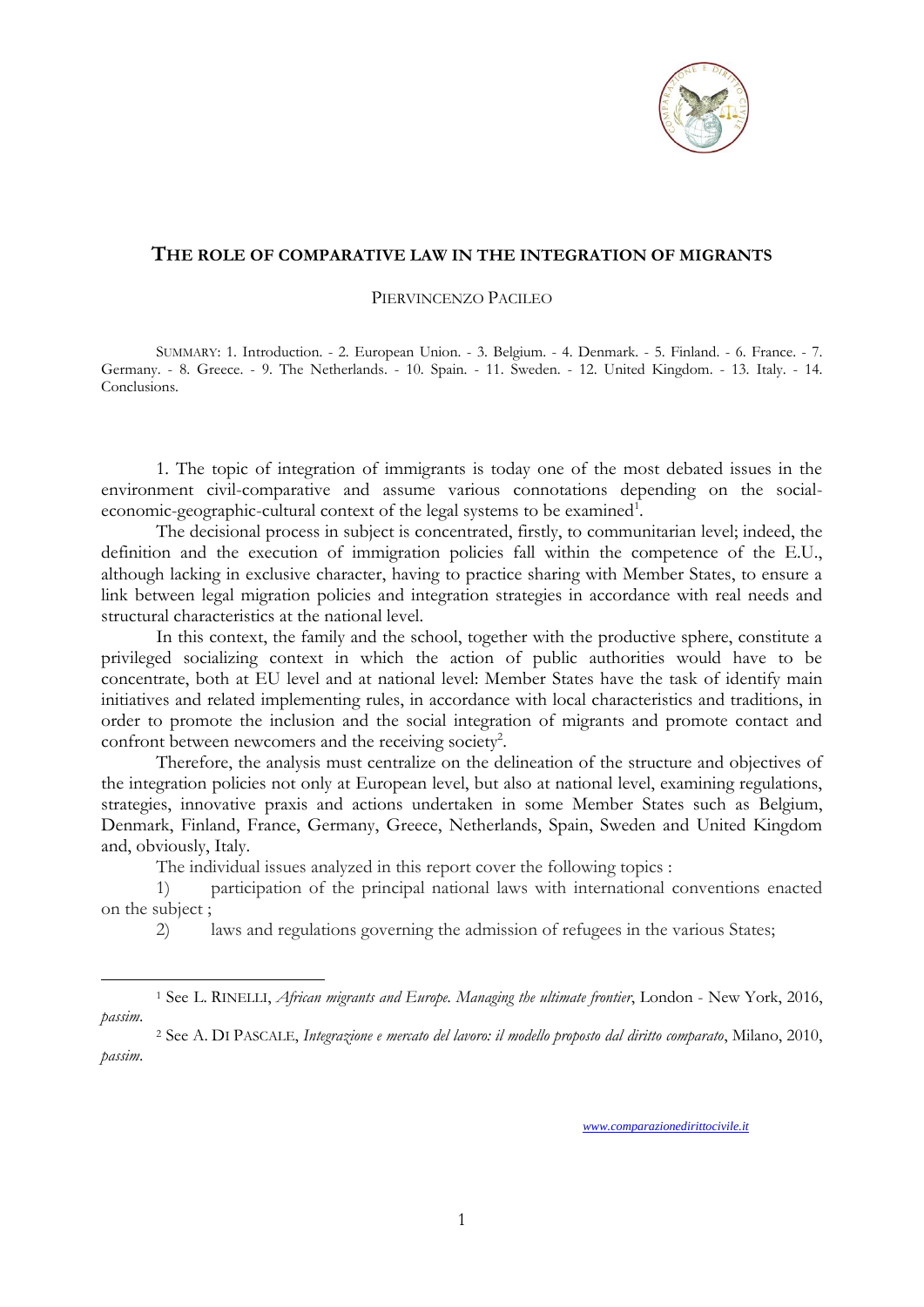

3) rules for the management, hospitality, housing and assistance for migrants arrive at the border;

4) the effectiveness of procedures to assess whether the applicant is entitled to refugee status, of iter for naturalization and of asylum policy, recently hit by international emergencies, such as, first and foremost , the current refugee crisis in Europe.

All Countries examined here have acceded to the 1951 Geneva Convention, relating to the Status of Refugees, and in particular its Protocol of 1967, on which is based the common European system of asylum; the States underwriters of the Convention are required to protect refugees on their territory in accordance with the principle of non-refoulement (non-return of refugees to places where their lives or freedom would be threatened for race, religion, nationality or membership of a particular social group or political opinion).

The Convention permits divergent practices in the processing of applications; so these Countries examined vary significantly discipline on their receptivity of asylum seekers, introducing many procedures to be applied to different categories of applicants, including, in particular, the inhabitants of the countries where the United Nations High Commissioner for Refugees (UNHCR).

Established that asylum seekers are required to submit an application for asylum to the competent authorities of the Country, this report must examine the different types of assistance provided to migrants in any jurisdiction, analyzing especially the issues of accommodation, food, access to medical care, education, employment, travel documents and information about their legal rights; moreover, in some States, the requirements for naturalization aren't different for refugees and ordinary immigrants, while, in others, certain criteria, such as the required length of residence, discern between refugees and other migrants.

Some Countries have provisions for family reunification by allowing those granted international protection to be applied for such protection for family members outside the country; furthermore, practices vary considerably regarding permission to travel within and outside the jurisdiction and the type of documentation required for travel permit.

2. The integration is an important aspect of the broader immigration policy of the European Union<sup>3</sup>; in fact, in recent years increased greatly the sensitivity in the field through the adoption both of legal instruments, both of non-binding acts.

Initially, the Tampere European Council in 1999, the first five-year programme of the new common immigration policy, stressed the "importance of arranging a more vigorous policy of integration of third-country nationals, aiming to ensure equality of rights and obligations than those that accrue to European citizens"; in 2004, the Hague programme remarked "the need for greater coordination between national immigration policies and European initiatives"; the subsequent Treaty of Lisbon expressly sanctioned the "existence of a competence in the field of integration in

1

<sup>3</sup> See C. COSTELLO, *The human rights of migrants and refugees in European law*, Oxford, 2016, *passim*.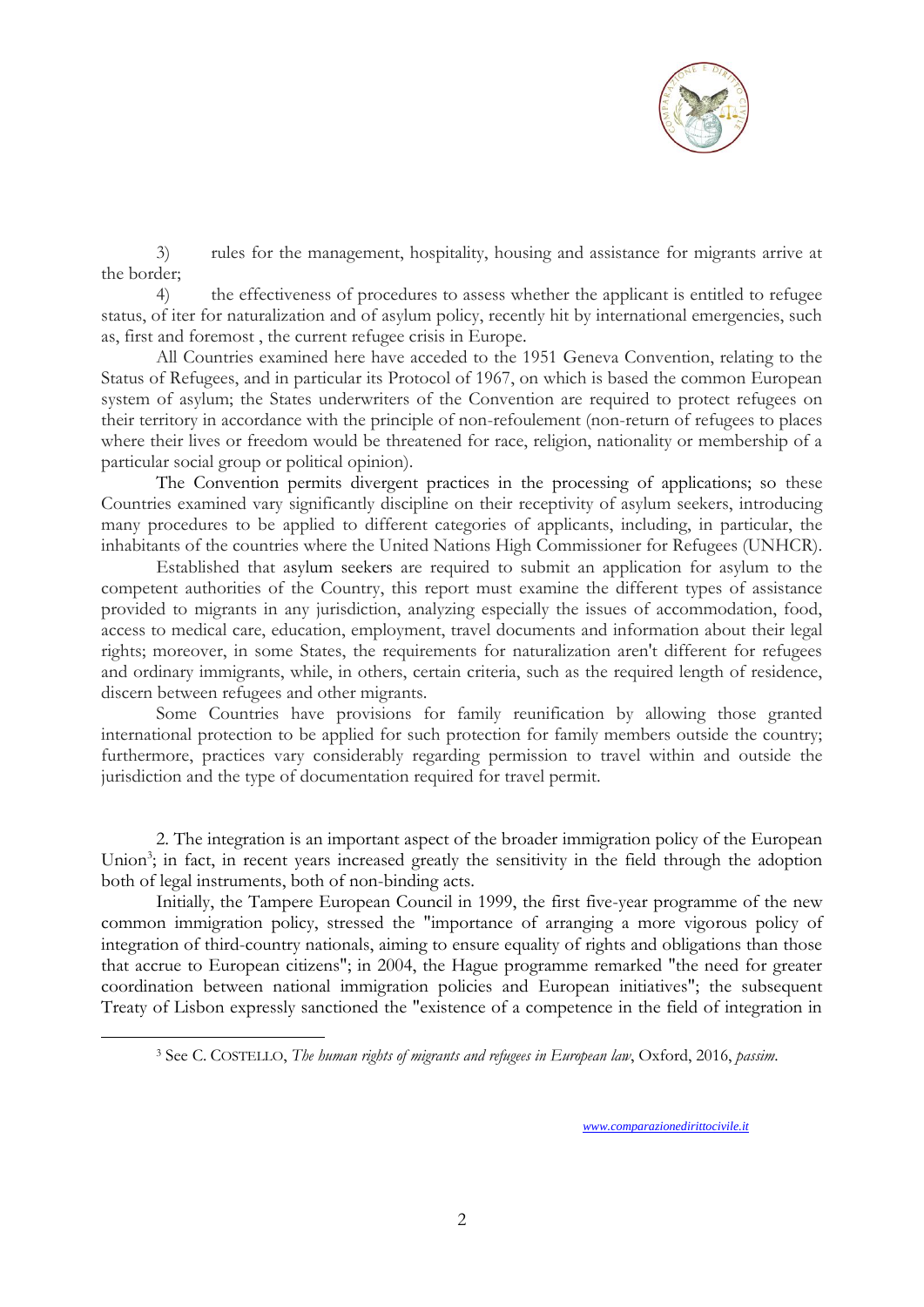

the European Union", which aims to promote and support the action of Member States by means of soft-law.

The regulatory framework of the U.E. under topic grew slowly, but progressively, and is currently composed of: Common Basic Principles on integration; two manuals for the integration policy and organisations competent authorities; three annual reports on migration and integration; the creation of National Contact Points on Integration ("NCPI"); the establishment of a specific fund to support national initiatives on the topic and, more recently, a specific website and the European Forum on integration.

During the period 2011/2014, the European Union has introduced a Common European Asylum System (CEAS), attempting to remedy the current refugee crisis which has placed under extraordinary pressure especially the "States Members of first entry" (like Greece and Italy) and ensuring international protection not to migrants departed for economic reasons, but only to refugees fled to a well founded fear of persecution<sup>4</sup>.

The CEAS is composed of a number of directives and regulations that require action by the EU Member States or are directly applicable within their national legal systems: at the center are the right to asylum and the prohibition of refoulement, which must also be in conformity with the case law of the European Court of Justice and the European Court of human rights.

During 2015, various EU agencies provided assistance, financing, training and experts to the Member States to implement CEAS and in November the Commission signed an Action Plan with Turkey, designed to reduce the migration flow entering EU through Greece; resettlement is deemed an integral part of CEAS.

Directive 2013/32/EU on Common Procedures for Granting and Withdrawing International Protection defined "international protection" as a request made by a third-country national or a stateless person who seeks refugee status or subsidiary protection; applications for international protection submitted by third-country nationals or stateless persons are governed initially by Directive 2011/95/EU, which establishes common standards to grant international protection to those who qualify, and by article 3(1) of the Dublin Regulation 604/2013, which is binding on Member States and Norway, Iceland, Liechtenstein, and Switzerland.

If article 47 of the Charter of Fundamental Rights of the European Union guarantees the right to an effective remedy to everyone, according to article 46 of the Common Asylum Procedures Directive European Union law requires that asylum seekers must have the right to request a review of a negative asylum decision before a court or tribunal in the case of

(a) an unfounded negative decision on the applicant's application for international protection;

(b) a decision that the application is inadmissible;

1

(c) a decision to withdraw international protection;

<sup>4</sup> See G. CATALDI, *A mediterranean perspective on migrants' flows in the European Union. Protection of rights, intercultural encounters and integration policies*, Naples, 2016, *passim*.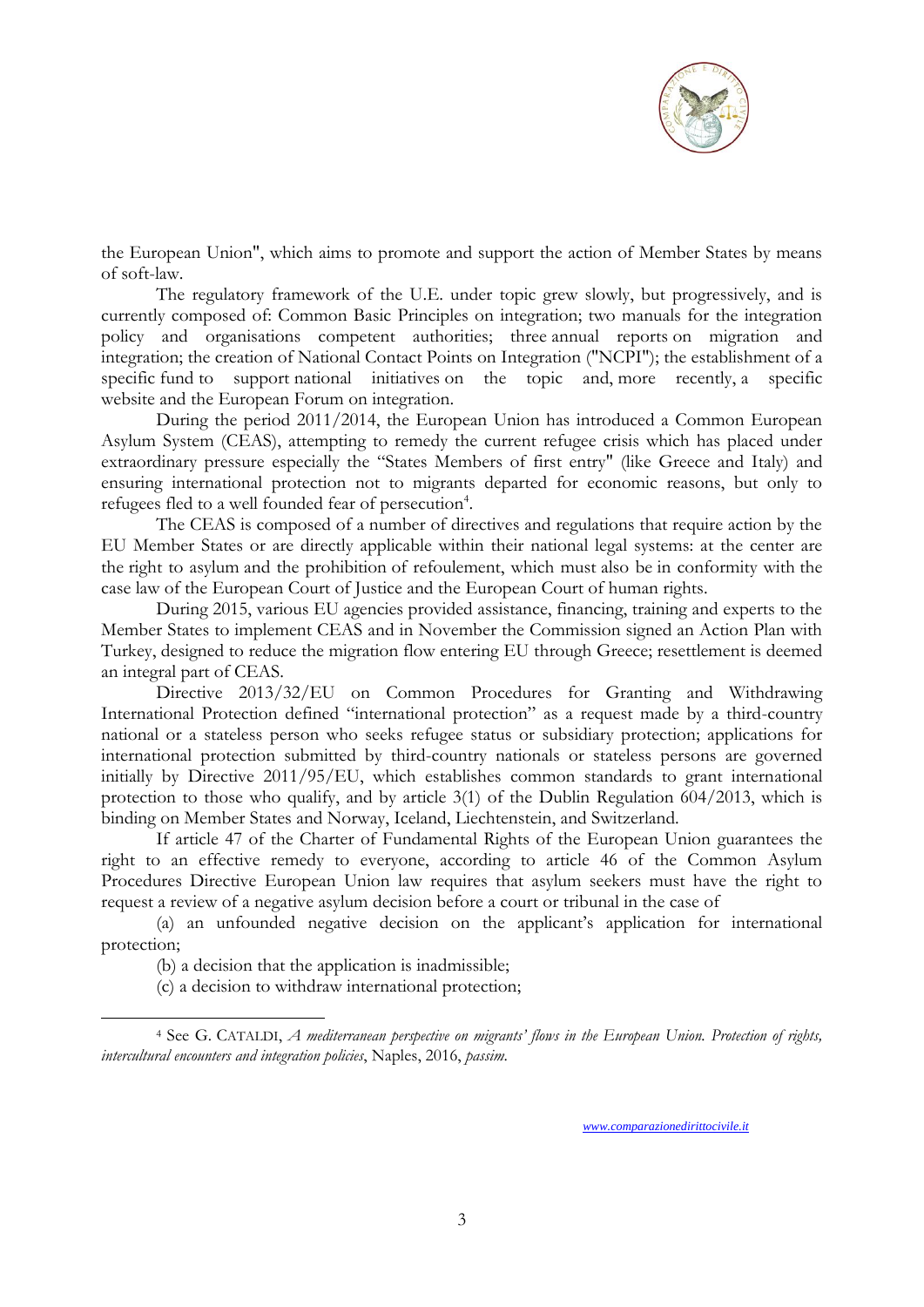

(d) a decision taken at the borders or in a transit zone.

Applicants have the right to remain in the Member State where they applied until the competent authority decides on the case, but not the applicant to a residence permit; Member States must allow applicants to move freely within their territory, or within an area assigned to them, and give them permission to leave the assigned area.

Directive 2013/33/EU of the European Parliament and of the Council of 26 June 2013 requires EU Members to guarantee "material reception conditions" (i.e., housing, food, clothing) and health care to ensure an adequate standard of living and to guarantee the physical and mental welfare of applicants for international protection, as well as to provide applicants access to the labor market no later than nine months from the date when the application for international protection was made.

The rate of employment of third-country nationals (52.7%) is significantly lower than that of citizens of the Union (64.4%); this difference is unfortunately particularly marked among women.

Moreover, migrants are more present in the riskier sectors of employment, in undeclared work of low quality and population sectors most exposed to health risks and social exclusion; a specific issue is concerned, in addition, highly skilled migrants or educated, who are often unable to find a job that matches their qualifications and have to accept low-skilled and poorly paid jobs.

Diversity management is a key instrument for promoting the integration of migrants into the labour market; it may also prove to employers an effective strategy and beneficial for achieving the objectives of their business, because manage and adapt the organization of labour taking full advantage of the skills offered by employees of different origins and training (b.a., language skills and intercultural understanding<sup>5</sup>) can certainly increase the focus on business opportunities in foreign markets.

However, the said integration into the labour market cannot be achieved in the long run if not relying on generalized integration of migrants in social, cultural and political life of the host country<sup>6</sup>; in this perspective, rightly and laudably, Member States are required to give to the minor children of applicants and to the applicants who are minors access to the state educational system under completely similar conditions as their own nationals within three months from the date the application was made and to provide preparatory classes, including language classes, to minors, if would be necessary to facilitate their participation in education.

Member States EU must guarantee the right to effectively make a claim for international protection without obstructions or undue delay; they are allowed to adopt or retain more favorable standards as to who qualifies as a person in need of international protection and on reception conditions, as long as such rules and standards are, in general, compatible with EU rules.

1

<sup>5</sup> See F. FORSBERG LUNDELL - I. BARTNING, *Cultural migrants and optimal language acquisition*, Bristol, 2015, *passim*.

<sup>6</sup> See M. CROCK, *Migrants and rights*, Burlington, 2015, *passim*.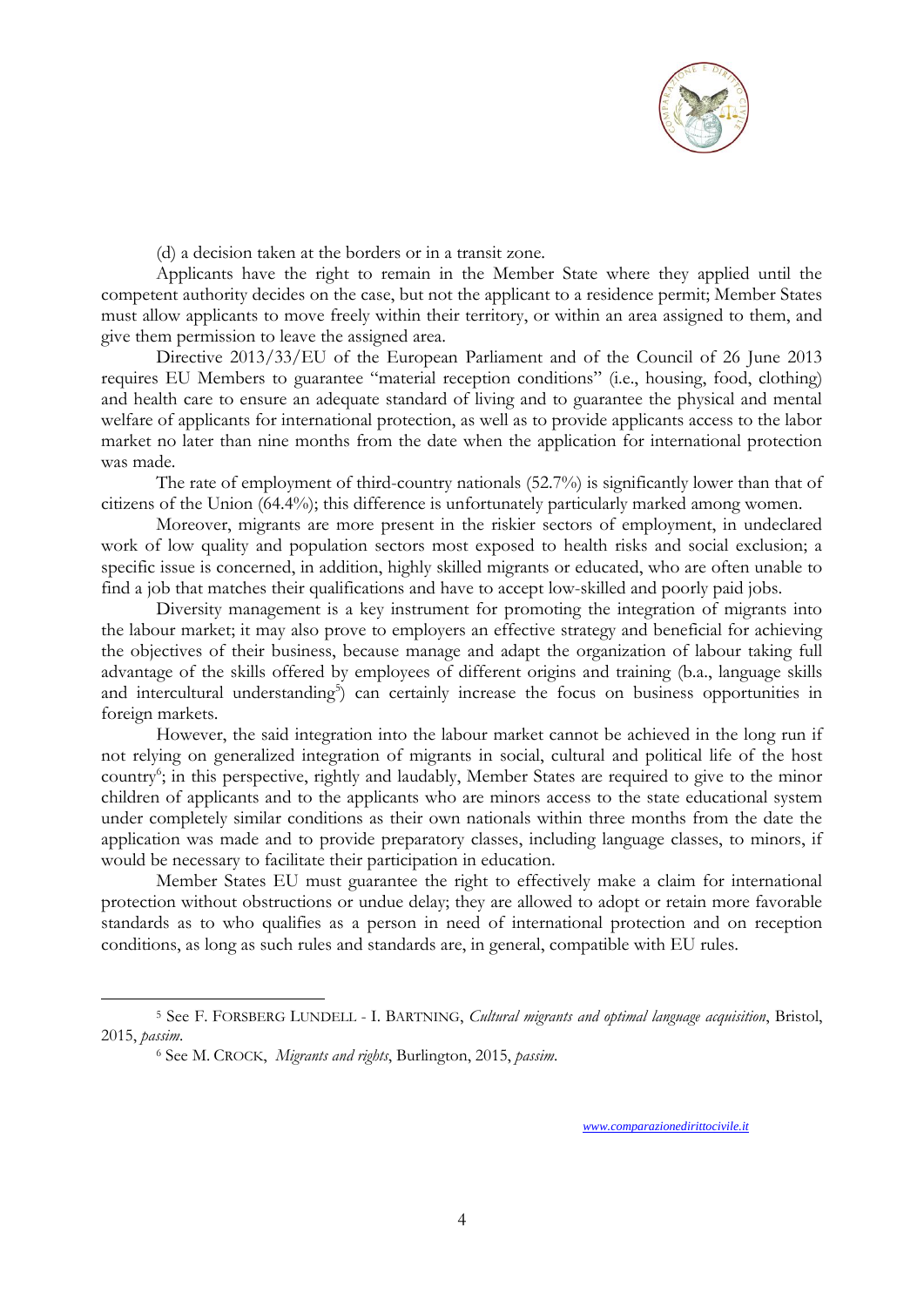

3. Belgium is a Country with a long tradition of immigration and, compared to the other States examined, the immigrant population is rather heterogeneous: in particular, migrants, arrived in several successive waves of immigration (the colonial history hasn't had an important effect on topic), only 45% came from the Member States of the U.E. (if in 1950's immigrants were mainly of Italian origin and had settled mainly in industrial areas of Wallonia and Limburg<sup>7</sup>, the successive waves in the 1960's-1970's are came from Morocco and Turkey and settled mainly in the big cities of Brussels, Antwerp and Ghent).

The complex administrative structure, which generates considerable difficulties of management policy for lack of coordination and interaction between different actors, divide between the federal level, regions and linguistic communities (each with its own Government) also the specific skills in the area of immigration and integration: while the first is responsible for defining the rules on entry, residence and expulsion of migrants (in particular, the *Centre pour the égalité des chances et la lutte contre le Racisme*, created in 1993, watch over respect for fundamental rights of aliens, promotes equality of opportunity and the fight against all forms of discrimination, exclusion, restriction or preference based on nationality, support cooperation and dialogue between public and private actors involved in the policies of integration of immigrants), the seconds (Flemish, French and German) process integration policies.

Integration policies, totally lacking in 1970 (at that time the receive activities were guaranteed exclusively by local immigrant associations or Belgian organizations, although financed by the State) and launched only in 1984, introducing dual "jus soli" by "Citizenship Code", are divided into the following main profiles: simplification of the acquisition of citizenship; fight against racism and discrimination; specific measures against unemployment and social exclusion<sup>8</sup>.

Notable is the difference of approach to defining new rules and criteria for the attribution of nationality between Flemish and French speaking communities: in the first is greater the influence of the Netherlands and is inevitable the support for minorities policy, promoting cultural diversity (indeed, the Decree for the civic integration, adopted by the Flemish Government on 2003 and entered into force on 2004, has introduced a mandatory path of integration, inspired by the Dutch model, aimed at all adult newcomers who settle in a town in Flanders, and at those who have arrived more than a year and have applied for welfare, which provides for a language course between 90 and 180 hours - , a social orientation course - about 60 hours - and a job orientation course); in the second dominates a speech of inspiration to *républicanisme Français* (in Wallonia, after a decree was adopted in 1996 specifically to provide a legal framework for reception and integration of foreigners and their children that identify, inter alia, regional funding measures to support

1

<sup>7</sup> See N. PERRIN - M. POULAN, *Italiens de Belgique. Analyses sociodémographiques et analyses d'appartenances*, Louvain-la-Neuve, 2002, *passim*.

<sup>8</sup> See D. JACOBS - A. REA, *Construction et importation des classements ethniques. Allochtones et immigrés aux Pays-Bas et en Belgique*, in *Revue européenne des migrations internationales*, 2005, pp. 35-59.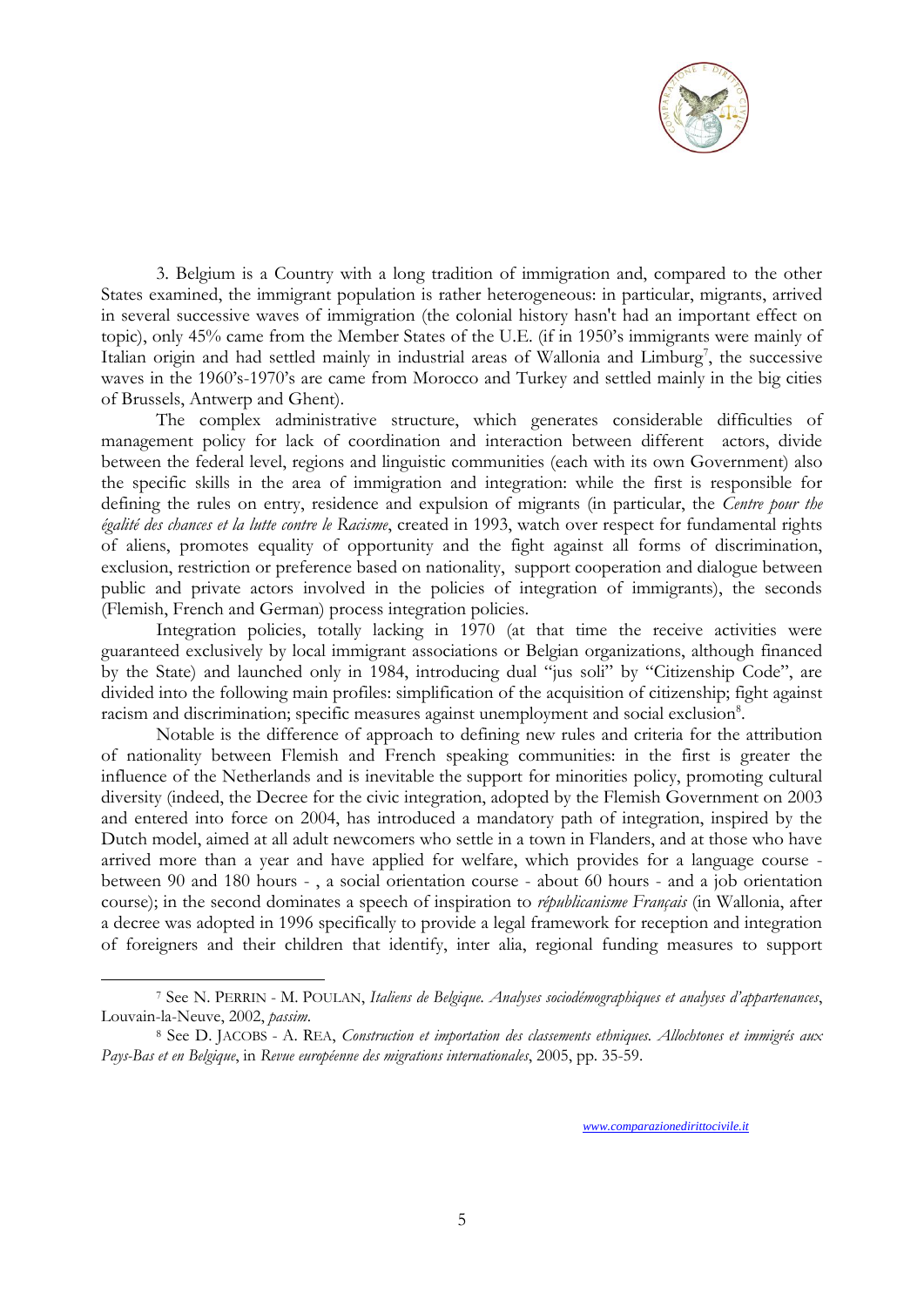

associations and local authorities, were created in 2002 the Walloon Intercultural Forum and in 2003 the *Conseil consultatif wallon pour intégration des étrangères ou d'origine étrangère persons*, both coordinated with seven *Centres Régionaux d'Intégration des Personnes Étrangères et d'origine Etrangère* - CRI - ) for ensuring the implementation of the different aspects of integration, including housing, health and education)<sup>9</sup>.

The "Citizenship Code" on 2000 designated four ways to acquire Belgian nationality: by declaration of nationality, with the "easy option", by marriage to a Belgian citizen and by naturalization<sup>10</sup>.

4. Denmark was the first signatory to the 1951 Geneva Convention Relating to the Status of Refugees and its 1967 Protocol; ratification was made through the Danish Aliens Act, which gave asylum to those who qualify as refugees under the Convention (persons who "owing to wellfounded fear of being persecuted for reasons of race, religion, nationality, membership of a particular social group or political opinion, is outside the country of his nationality and is unable or, owing to such fear, is unwilling to avail himself of the protection of that country; or who, not having a nationality and being outside the country of his former habitual residence as a result of such events, is unable or, owing to such fear, is unwilling to return to it").

Asylum seekers who don't qualify as refugees may receive the so-called "subsidiary protection" "if returning to their home country would mean they face capital punishment, torture or inhumane or degrading treatment or punishment" or the so-colled "temporary protection status" "to individuals who face capital punishment, torture or inhumane or degrading treatment or punishment due to severe instability and indiscriminate violence against civilians in their home country".

Denmark, signatory to the Refugee Convention, received refugees both through the U.N. High Commissioner for Refugees relocation program, both through application from persons arriving at the border, vetted by the Danish Immigration Service and by the police<sup>11</sup>; in rare cases, such as when an asylum seeker is suffering severe illness, asylum seekers may receive "humanitarian protection", temporary and only lasts as long as the humanitarian grounds for protection (e.g., the illness persists).

Unaccompanied minors have the right to special representation (through a guardian) and receive Danish temporary residence permits and, in this perspective, allows for family reunification; moreover, asylum seekers are housed in asylum centers and after six months of applying are allowed

1

<sup>9</sup> See M. VAN MEETEREN, *Irregular migrants in Belgium and the Netherlands: aspirations and incorporation*, Amsterdam, 2014, *passim*.

<sup>10</sup> See D. TORTON - J. GONZALES, *Immigration in Europe. Issues, Policies and Case Studies*, Bilbao, 2003, *passim*.

<sup>11</sup> See J.S. NIELSEN, *Islam in Denmark. The Challenge of Diversity*, Plymouth, 2012, *passim*.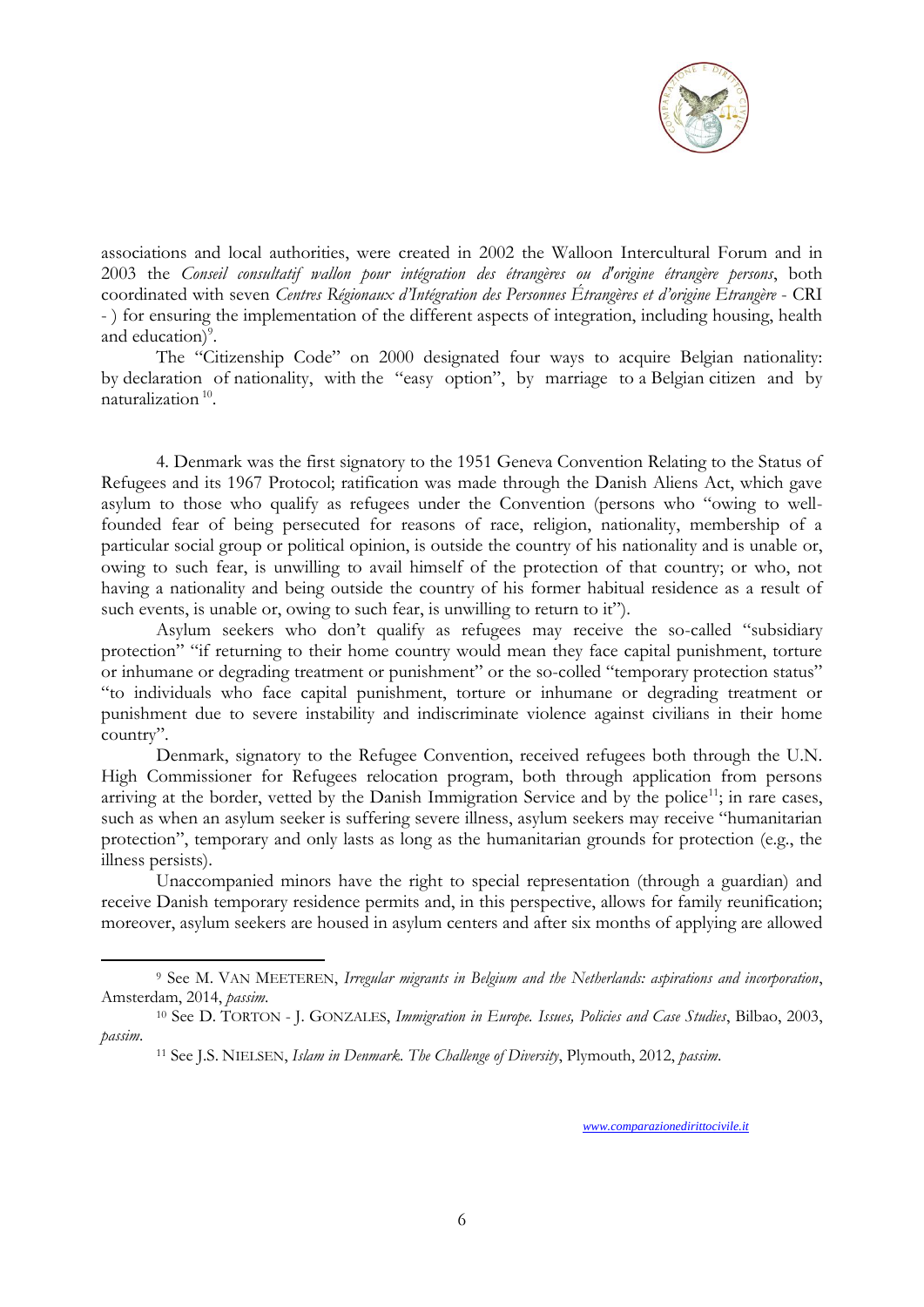

to find their own housing and receive cash benefits until their application has been processed, if they cannot support themselves (but, however, they can't buy real property).

Moreover, unlike asylum-center housing, which is financed by the State, an asylum seeker must finance his own housing, contract with the Danish Immigration Service, promise to leave the country if he or she is denied asylum and doesn't receive extra monetary benefits to cover his or her expenses in such housing; in addition, he or she may receive other benefits/assistance from the government, such as hygiene products or baby-care products, and have the right to urgent health care; in detail, asylum seekers under the age of eighteen have the same right to health care as Danish children, as asylum seekers aged seven to sixteen have the right to attend school free of charge either at the asylum center, remotely, or at local schools.

To receive Danish Citizenship through naturalization a person, habitually, must be a permanent resident of Denmark; in detail, refugees for receive citizenship after eight years of continuous residence (nine years for other foreigners) must pass a language test as well as history and civics tests, swear allegiance to Denmark, not have a criminal record and meet selfsufficiency requirements<sup>12</sup>; from 4 february 2016 eleven laws entered into force to stem the influx of asylum seekers and make Denmark a less attractive destination and they are applicable also to asylum seekers already arrived in the country.

The most relevant measures are the introductions of residence permits shorter, more strict policies on family reunification and the seizing of valuables from asylum seekers; the Danish Ministry of Immigration, Integration and and Housing justified this controversial initiative by noting that the Danish welfare is designed to help people who don't have the financial capacity to help themselves, but not those who, in contrast, may do so (and this principle also includes asylum seekers).

5. After that Finland acceded to the 1951 Geneva Convention Relating to the Status of Refugees (and its protocol), actually Finland's Aliens Act and special legislation prescribe how asylum seekers should be treated while they await a decision; moreover, Finland accepts "quota refugees" through a relocation program administered by the UNHCR as well as asylum applications from individuals arriving at its borders.

Indeed, in addition to UNHCR refugees, Finland also grants asylum to migrants seeking subsidiary protective status – expressly, who "is subject to a real risk of serious injury (death penalty or execution, torture or other treatment or punishment that is inhumane or degrades human life, or serious or personal risk that stems from indiscriminate violence in connection with an international or internal armed conflict) if he or she is sent back to his or her home country or country of

1

<sup>12</sup> See J.H. FRIBERG, *Labour migrants from Central and Eastern Europe in the Nordic countries*, Copenhagen, 2013, *passim*.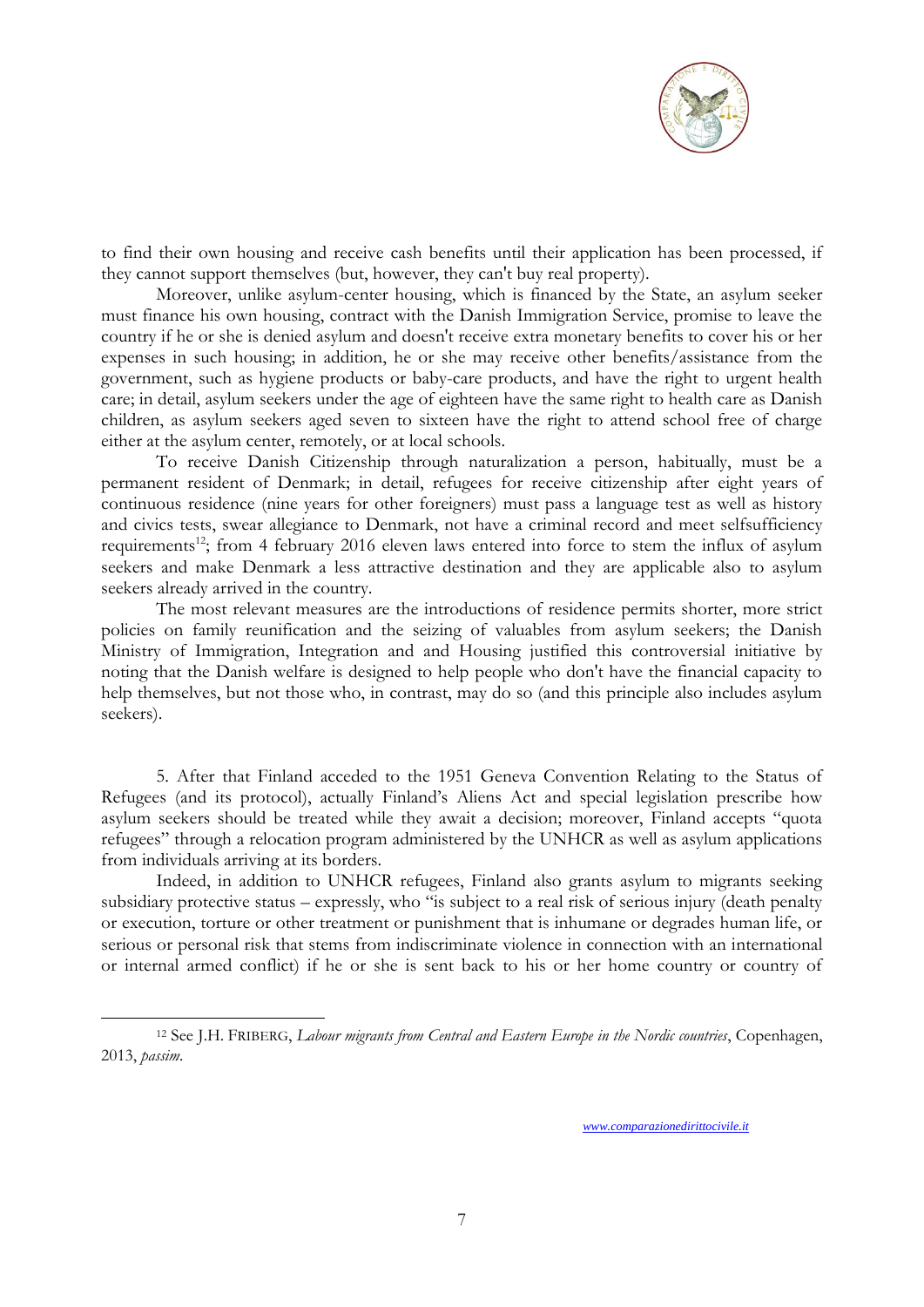

permanent domicile, and he or she cannot or because of that risk does not want to avail him or herself of that country's protection" –.

In Finland may still receive asylum, as third category not qualified as refugees or persons in need of alternative protection, the migrants who search for humanitarian protection, who cannot return to their home country due to an environmental catastrophe, a violent conflict, or a serious situation threatening human rights; at last, a bona fide asylum seeker is a fourth category of persons who meet the criteria of refugee under the Convention Relating to the Status of Refugees.

Finland carries out background checks on all asylum seekers; it also analyses whether the asylum seeker could have sought refuge within his or her home country and also carries out medical testing to determine the age of asylum seekers; an asylum seeker can gain Finnish citizenship after four years as a continuous resident, followed by five years as a permanent resident of Finland: before attaining continuous residency, an asylum seeker receives temporary residency of varying duration<sup>13</sup>.

A person must have been granted asylum before he or she can apply for family reunification, which is possible for legal guardians, spouses, children under the age of eighteen and in rare cases for other family members who are dependent on an asylum seeker who has been granted residence (proof of financial capacity to care for one's family members is not required for the reunification of immediate family members), but can be refused in cases where there is reason to believe that a person has received legal status by providing false information to the authorities.

Persons who seek asylum status can receive cash benefits, schooling, and health care provided by the government and migrants who are granted asylum receive social services from the local municipality where they live: indeed, asylum seekers arriving in Finland can receive a monthly cash benefit, which is meant to cover such things as the cost of clothing, minor health care expenses, personal expenses such as telephone service, social services and "urgent health care" (included "dental, health care, substanceabuse care and psycho-social support")<sup>14</sup>.

Children who permanently reside in Finland are mandated to attend school starting the year they turn seven years old; asylum-seeking children (both unaccompanied minors and minors arriving with their legal guardians) have a legal right to attend school free of charge; schooling for persons who do not permanently reside in Finland may be carried out remotely.

By the fall of 2015 the number of asylum seekers in Finland had increased nearly tenfold from 2014 levels; because the largest increase was seen among Iraqi citizens, the Finnish government was prompted to negotiate a repatriation agreement with Iraq.

1

<sup>13</sup> See E. NYKANEN - E. PIRJATANNIEMI - O. SORAINEN - I. STAFFANS, *Migrants law in Finland*, Alphen aan den Rijn, 2011, *passim*.

<sup>14</sup> See J.H. FRIBERG, *Labour migrants from Central and Eastern Europe in the Nordic countries*, Copenhagen, 2013, *passim*.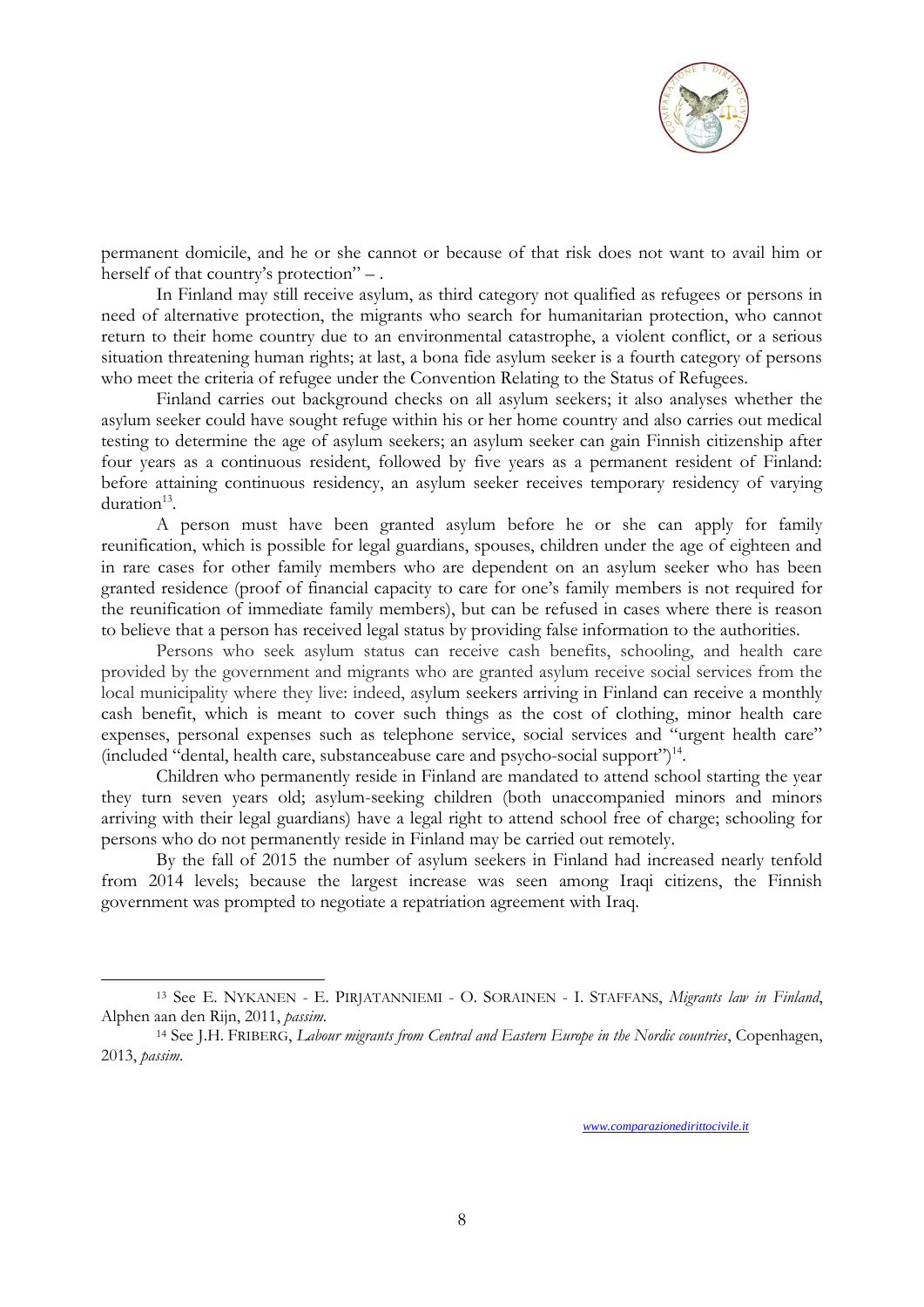

6. France is traditionally a country of immigration, both for its colonial past<sup>15</sup>, both for the specific structure of the labour market, and has a long tradition of offering asylum to refugees; today the migrants amounts to about 5 million (nearly 60% is inserted into the labour market, especially on medium-low target).

The preamble to the French Constitution of 1946, which was incorporated by reference into the preamble of the current Constitution of 1958, declared that "any man persecuted in virtue of his actions in favor of liberty may claim the right of asylum upon the territories of the Republic": asylum applicants have a general right to stay in France until their asylum request has been processed and decided upon, and that, barring any threat to public order, all persons who qualify for asylum must be allowed to stay in France.

In addition to this constitutional foundation, French asylum law rests heavily on international and European law (of particular importance are the 1951 Geneva Convention Relating to the Status of Refugees, and the European Union Regulation of 26 June 2013, referred to as the "Dublin Regulation") and propose two types of asylum protection: refugee protection and subsidiary protection. An applicant for asylum must be either on French territory or at a French border crossing point to request asylum; before coming, however, an asylum seeker may request a special visa for the purpose of asylum from a French embassy or consulate for be authorized to work while his/her application for asylum is being processed and evaluated.

Once in France, asylum seekers must register at a local prefecture as the first step of the asylum application process and then must send his/her application form to the *French Office for the Protection of Refugees and Stateless Persons* (OFPRA), which determines who is eligible for refugee status or subsidiary protection within six months (the OFPRA's decisions may be appealed to the National Court for Asylum Law); being a refugee greatly shortens the naturalization process, should the person wish to obtain French citizenship.

Refugees and beneficiaries of subsidiary protection have the right to live and work in France, to bring their spouse and children, to obtain travel documents from the French government and to get financial assistance called the Asylum Seeker Benefit (ADA), if their monthly income is under a certain threshold. At the same time they are required to sign the most significant innovation introduced in recent years in France to ensure the integration: the "accommodation and integration contract" (*Contrat d'Accueil et d'Intégration* or CAI), made mandatory by 1 January 2007<sup>16</sup>, proposed to every newcomer, who aspires to establish itself in a stable manner in French territory, for a period of one year and may be extended only in exceptional cases, signed on an individual basis, as a prerequisite for the issue of a residence permit and implying the fulfillment of the condition of Republican integration (since "choose to live in France means having the will to integrate into

1

<sup>15</sup> See N. MCMASTER, *Colonial migrants and racism. Algerians in France: 1900-62*, New York, 1997, *passim*.

<sup>16</sup> See A.G. HARGREAVES, *Multi-Ethnic France. Immigration, Politics, Culture and Society*, New York, 2007, *passim*.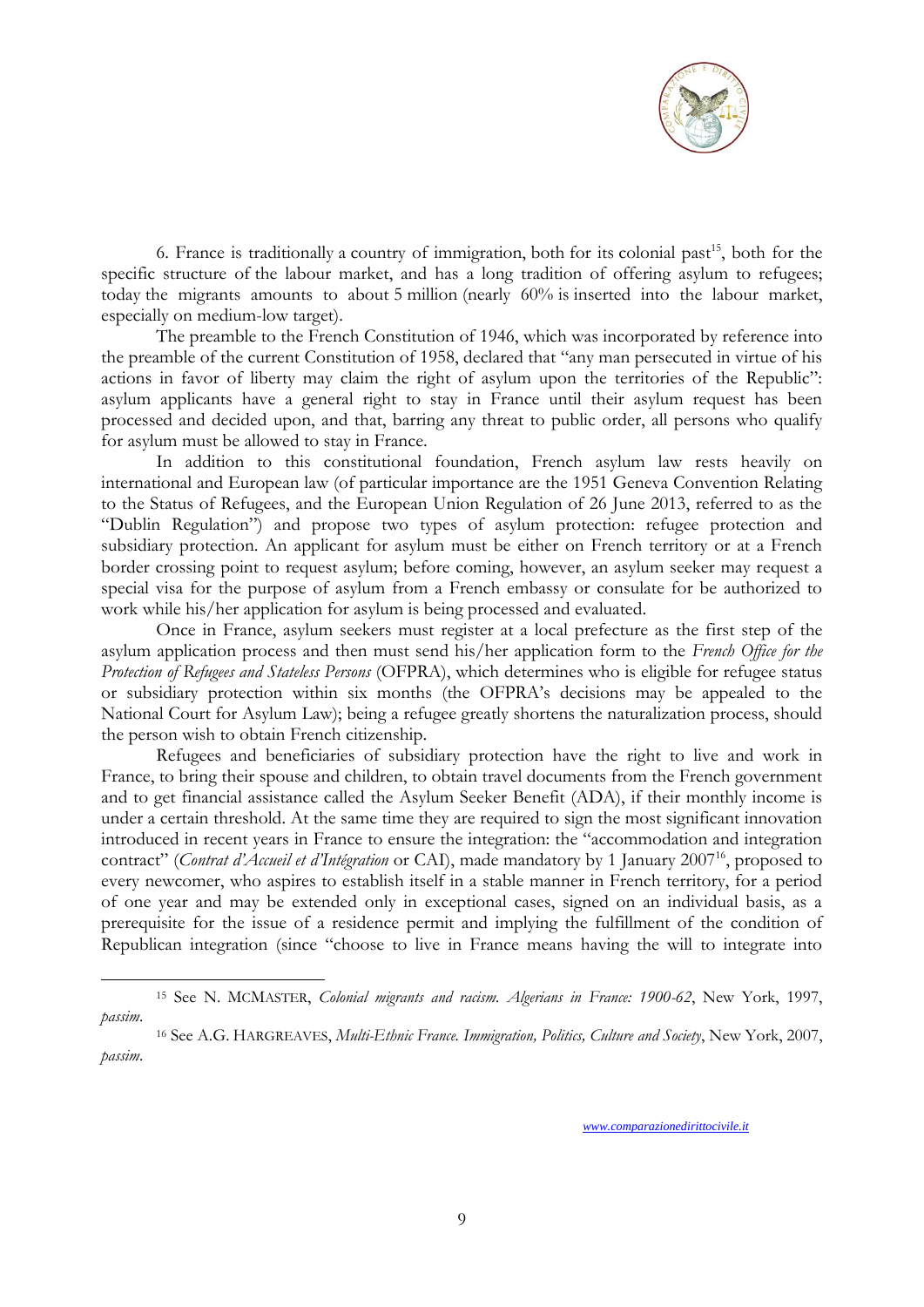![](_page_9_Picture_0.jpeg)

French society and accept the fundamental values of the Republic", in addition to the oral and written knowledge of French, the CAI implies, therefore, the obligation for foreign nationals to respect the fundamental principles of French law including invoked), by which asylum seeker commit to attend a civic training program, an information session on life in France and, if necessary, language classes; moreover, asylum may be denied or revoked for individuals who have committed crimes or whose presence would be a threat to society or national security.

It was subsequently also introduced a "reception and integration contract" (CAIF), in force since 1 January 2009 and subscription jointly by family members, upon one or more children benefited from family reunification, which requires participation in a training course on the rights and duties of parents in France, as well as compliance with the obligation to attend school.

Refugees and beneficiaries of subsidiary protection have similar rights to social benefits as French citizens do (they are covered by the French universal health insurance scheme, for example, and they may get various social welfare benefits - guaranteed minimum income, family subsidies, access to social housing, etc. - under the same conditions as French citizens), but only have access to certain special aid programs during the time that their application for asylum is being processed, in order to facilitate their settlement into French society; specifically, asylum seekers may reside in special temporary housing facilities called Centers for the reception of asylum seekers (CADA) while their asylum applications are being processed.

In 2004, was introduced the High authority to combat discrimination and for equality (HALDE) with the aim of counteracting the work of all forms of discrimination prohibited by law (including racial or ethnic origin) and to provide the necessary information to assist the victims, identify and promote good practice; In addition, a law adopted in March 2006 and aimed at guaranteeing equal opportunities introduces a series of measures to strengthen the fight against all forms of discrimination, racial discrimination in particular.

The theme of the integration has become central to the political debate following the crisis of the suburbs in the beginning of this twenty-year period and terrorist acts of the last five years that have undermined French immigration policy, prompting the Government to rethink the whole system with the adoption of programmes to ensure appropriate integration of immigrants.<sup>17</sup>

Over the past several years have been attempts to understand the reasons for this failure: some have pinned ideological aspects, emphasizing in particular the defeat of the assimizionalista model, which had featured integration policies implemented in the country; others have pointed out the objective social marginalisation where immigrants and their children found themselves, because of the inadequacy of social facilities provided by the Government to reduce the disparities between social classes, such as public housing and education, which has compounded the problems rather than solving them $^{18}$ .

1

<sup>17</sup> See L.S. KULICK, *La France en tant que pays d'immigration*, Paderborn, 2009, *passim*.

<sup>18</sup> See D. THOMAS, *Black France. Colonialism, Immigration, and Transnationalism*, Indianapolis, 2007, *passim*.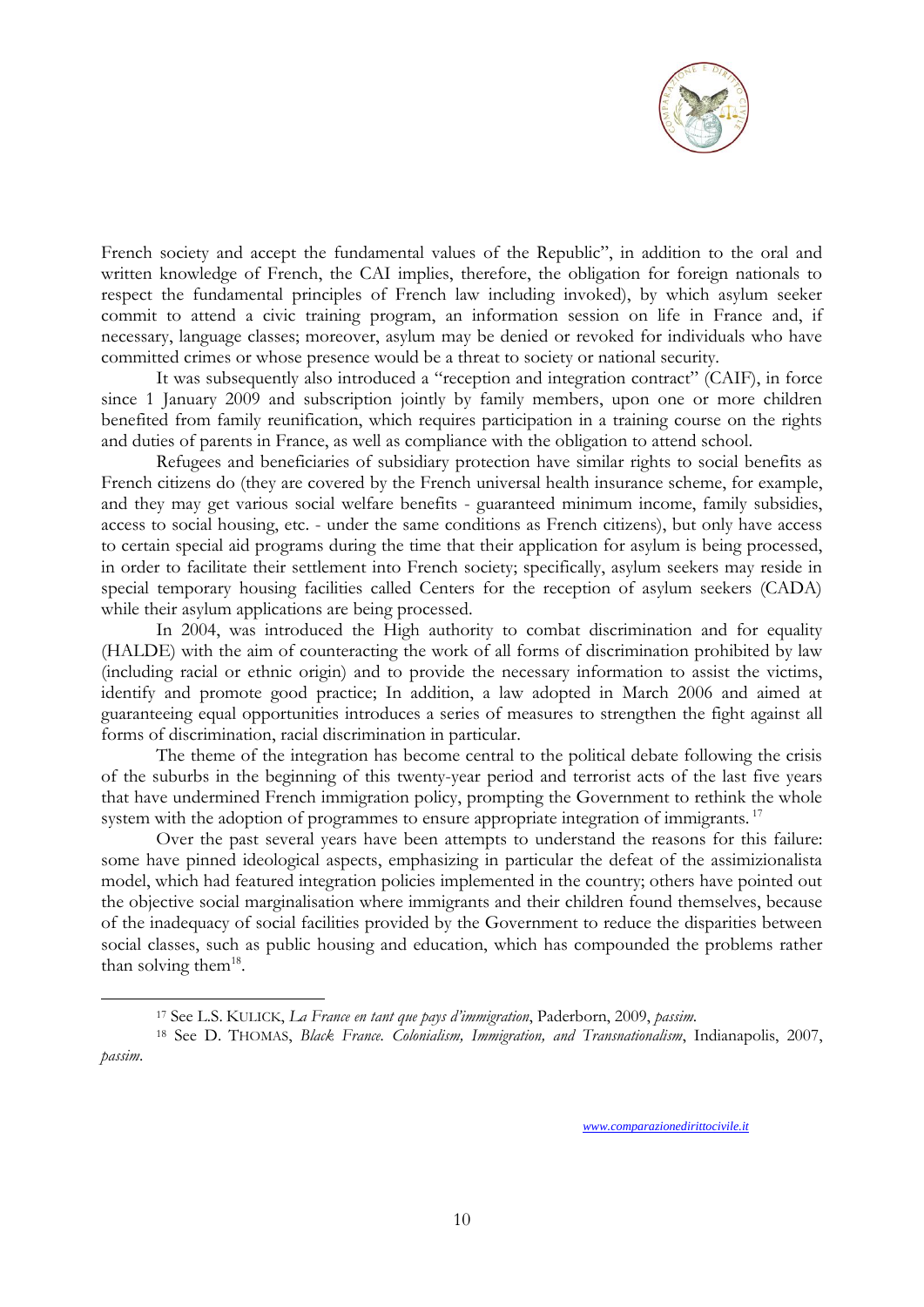![](_page_10_Picture_0.jpeg)

The period 2003-2007 is characterized by a thorough review of legislation on immigration: seven regulatory reform the previous framework on integration, promoting *Code de l'entrée et du séjour des étrangers et du droit d'asile* (CESEDA) and concept of immigration choise, thus introducing an obligation for immigrants, aspiring to establish itself on French soil in a stable manner, to undertake a process of integration, with the aim of fostering the inputs of those professional groups whose French labour market show a real need statement (such a view has also inspired the European framework, culminating in the adoption of the European Pact on immigration and asylum).

The migration should be treated as a whole and in partnership with the main countries of transit and origin and must be handled by the Ministry of immigration, integration, national identity and co-development, which in turn coordinates with a public reception created in 2005 (*Agence nationale de l'accueil des étrangers et des migrations* (EDF ENERGY), today *Office Français de l'Immigration et de l'Intégration* - OFII - ).

7. In Germany the right to asylum is a constitutional right granted to everyone who flees political persecution ("persecution that causes specific violations of individual rights and, due to its intensity, excludes the individual from the general peace framework of the state unit"), as stated in article 16a of the German Basic Law, for protect human dignity and reflect the view that any State hasn't the right to persecute an individual for his or her political or religious beliefs or other personal characteristics that mark him or her as different<sup>19</sup>.

An asylum seeker is allowed to stay in Germany if he or she is granted political asylum, refugee status, or subsidiary protection, or if the agency declares a deportation prohibition, in accordance with the Asylum Act and the Residence Act, which are the two most important immigration laws in Germany that provide rules for the admission and handling of refugee claims and have endure recently several amendments due to the current refugee crisis.

In Germany, there are two categories of naturalization (naturalization by entitlement and discretionary naturalization): a refugee can obtain citizenship after six years of legal residence, rather than eight, and naturalization of refugees has also been deemed presumptively in the public interest for purposes of discretionary naturalization; in order to determine whether a person is entitled to refugee status, an in-person interview is conducted and country-specific resources and experts consulted and every applicant over the age of fourteen must submit to measures establishing his or her identity and provide fingerprints, which are cross-checked with national and European databases and the Visa Information System<sup>20</sup>.

1

<sup>19</sup> See D. COOPER, *Immigration and German Identity in the Federal Republic of Germany from 1945 to 2006*, Berlin, 2010, *passim*.

<sup>20</sup> See D.B. KLUSMEYER - D.G. PAPAPDEMETRIOU, *Immigration Policy In The Federal Republic Of Germany*, New York-Oxford, 2009, *passim*.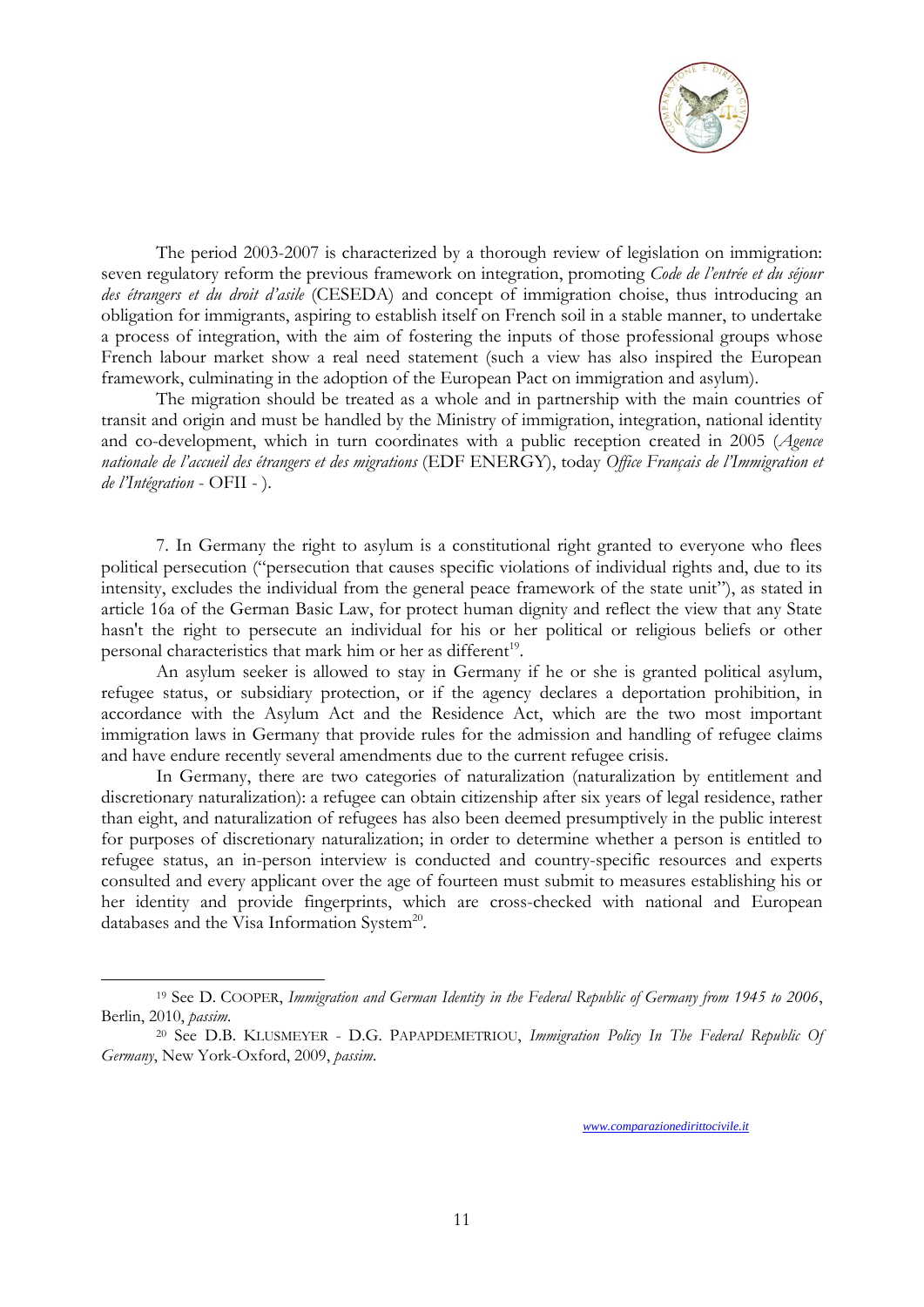![](_page_11_Picture_0.jpeg)

The Deutsche Alien Offices are responsible for all issues concerning residence law, such as accommodation, board, and other benefits; the Federal Office of Migration and Refugees, therefore, must inform the local agencies if an application for asylum has been made or an asylum procedure has been concluded.

Refugees are generally housed in reception facilities, which provide them with essential items like food, housing, heat, clothing, health care, and household items in kind or in the form of vouchers, whereas persons who are housed outside of reception facilities primarily receive cash allowances to purchase essential items; while an asylum application is pending, applicants are not allowed to leave the area of the reception facility without permission.

If an asylum application has been denied, the applicant is obligated to leave Germany and the local agencies monitor the departure and will instigate deportation proceedings if the applicant on purpose doesn't depart; all refugees considered for resettlement must have been registered and recognized by the Office of the United Nations High Commissioner for Refugees (UNHCR).

On 24 October 2015, the Act on the Acceleration of Asylum Procedures entered into force and amended several laws in order to accelerate the asylum process; substitute inkind benefits for cash benefits; reduce the financial burden on the German states and municipalities; reform integration policies for refugees; designate Albania, Kosovo, and Montenegro as safe countries of origin.

Additionally, on 1 August 2015, the Act to Redefine the Right to Stay and the Termination of Residence entered into force, amended the Residence Act by ordering a ban on entry and residence for applicants from safe countries of residence and in case of repeat follow-up applications and, furthermore, grants a residence permit to persons who can prove that they are wellintegrated after a period of eight years and to well-integrated minors after four years<sup>21</sup>.

Subsequently, on 1 November 2015, the Act to Improve the Housing, Care, and Treatment of Foreign Minors and Adolescents entered into force: its goal is to improve the situation of young unaccompanied refugees and provide them with appropriate care<sup>22</sup>.

At last, on 3 February 2016, the German government agreed on a set of stricter asylum measures (Asylum Package II), which accelerate the asylum application process; suspend family reunification for refugees with subsidiary protection status for a period of two years; decrease asylees' monthly cash benefits; facilitate deportation; establish a new Federal Police unit to help procure replacement documents; improve the safety of refugee minors; designate Algeria, Morocco and Tunisia as safe countries of origin.

1

<sup>21</sup> See R.C.M. BEYER, *The Labor Market Performance of Immigrants in Germany*, Frankfurt, 2016, *passim*.

<sup>22</sup> See L. BLOCK, *Policy Frames on Spousal Migration in Germany. Regulating Membership, Regulating the Family*, Berlin, 2016, *passim*.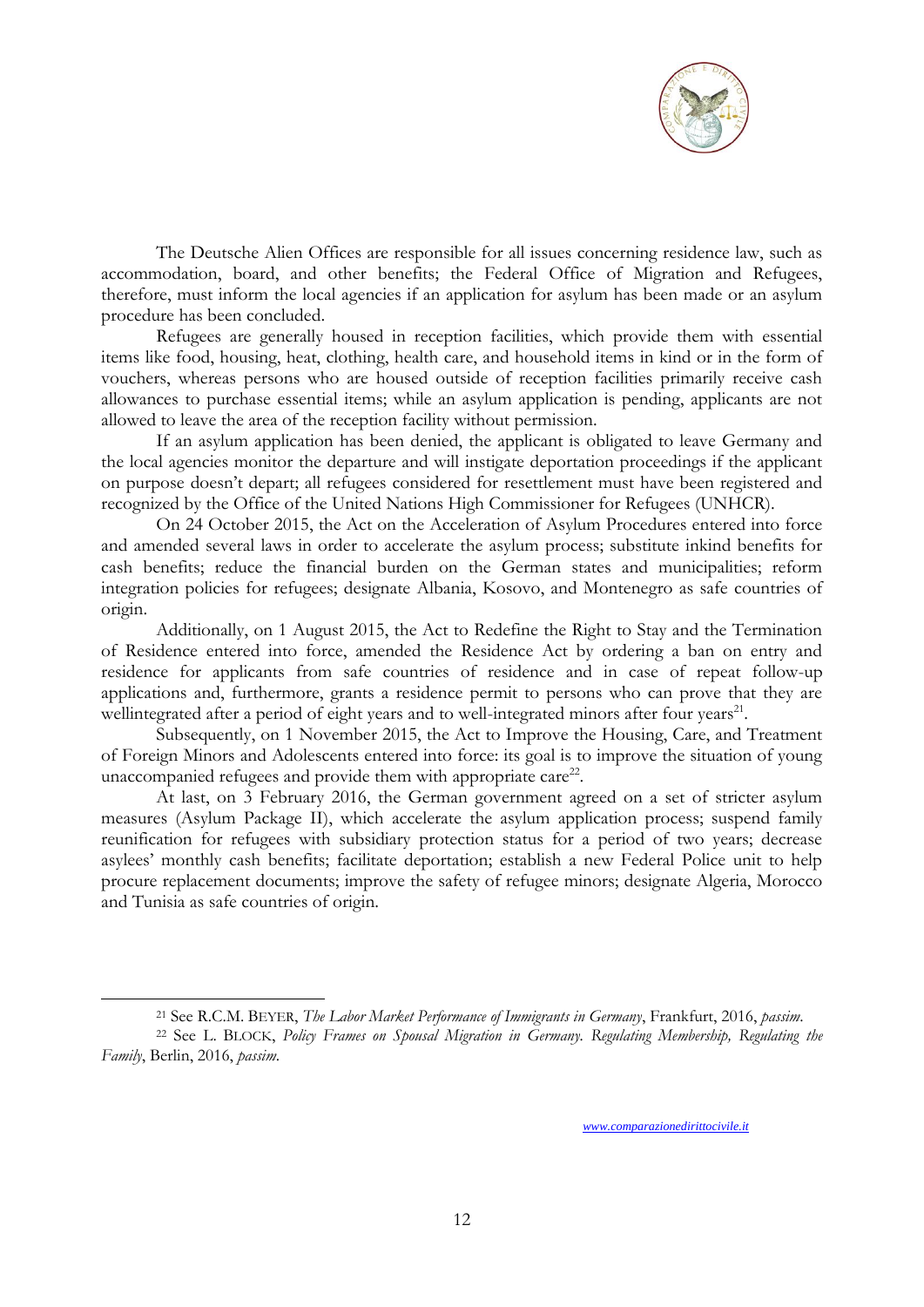![](_page_12_Picture_0.jpeg)

8. Greece has suffered the brunt of migratory flows during the refugee crisis due to its geographical location and as first country of entry, pursuant to the Dublin Regulation; its legal system on asylum is based on the Geneva Convention of 1951 and its Protocol, and on E.U. law on the Common European Asylum System.

In 2011, the European Court of Human Rights and the Court of Justice of the EU found that Greece's asylum system suffers from "systemic deficiencies", including lack of reception centers, poor detention conditions, and the lack of an effective remedy; so the European Commission has recommended a number of remedial measures for Greece, including efficient border management and implementation of the "hotspot" areas for the proper registration and fingerprinting of migrants.

Consequently, Greece adopted two action legislative plans to address the problems, but however significant gaps still remain, as exposed by the extraordinary migrant crisis of 2015<sup>23</sup> and as noted by the European Commission, which monitors closely Greece's compliance with EU asylum standards.

Greek asylum authorities attribute rights and benefits to persons granted refugee status or subsidiary protection and, particularly, ensure the family unity of those two category of migrants: indeed, the families of such persons acquire the same status as the applicant, unless they don't wish to have it; to those recognized refugees or beneficiaries of secondary international protection (and their family members) are granted a residence permit for three years, renewable at the request of the person concerned.

Recognized refugees take travel documents by the Passport Office of the Greek Police (required documents, duration and renewal are determined by Law 3103/2003) and are subjects to the Greek legislation on remuneration, terms of employment, training, and educational opportunities, while the persons recognized in need of international protection have access to employment, either salaried or independent, pursuant to Presidential Decree 189/1998.

Beneficiaries of international protection, recognized refugees or persons with subsidiary protection status have access to social welfare and have the right to health care under the same basis and conditions as nationals; therefore, those who have special needs, such as pregnant women, the elderly, unaccompanied children, people who have been subject to torture or other inhuman or degrading treatment, or persons with disabilities, as well as trafficking victims and those who come from conflict areas, are entitled to sufficient medical care, including psychological care and support, under the same conditions as nationals.

Furthermore, Presidential Decree 220/2007 provides for free healthcare services for all asylum seekers regardless of whether they are hosted in the reception facilities or not; however, access is conditioned depending on the economic status of the asylum seekers and, in the case of asylum seekers with disabilities, a monthly allowance is granted subject to Health Committee approval.

1

<sup>23</sup> See N. TELLER, *The Chaos in the Middle East: 2014-2016*, Leicester, 2016, *passim*.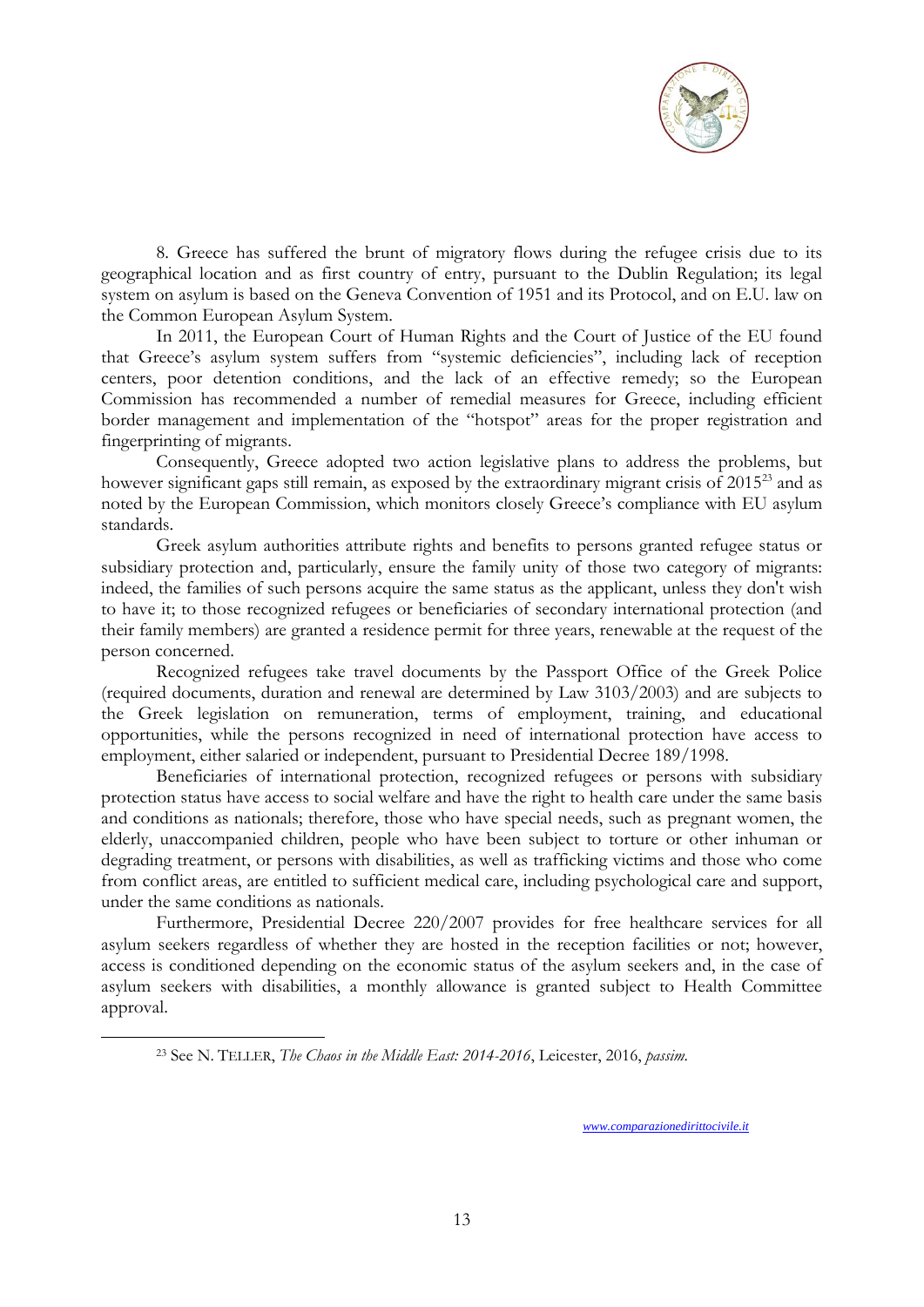![](_page_13_Picture_0.jpeg)

Minors who have been recognized as refugees must have access to education as well as adults have access to educational training and development under the same terms and conditions as nationals; in more detail, unaccompanied minors are provided with extra care and protection by the appropriate Greek authorities.

Recently, a joint ministerial decision, which was adopted in February 2016, provides the procedure to determine whether an applicant is a minor: a guardian or a representative is appointed to represent the interests of the child and accommodations are provided either with family members, foster families, or special hospitality centers for minors. In argument, the European Commission's 2016 Recommendation to the Greek government asserted that the current guardianship system is problematic, since public prosecutors are appointed to represent minors and don't have appropriate resources to handle the large number of minors who need a guardian, and also noted the lack of a guardianship system within the Greek legal system to enable prosecutors to appoint permanent guardians.

To ensure that the Common European Asylum System applies properly, on 10 February 2016 the Commission urged Greece to take additional measures to enable the eventual resumption of Dublin transfers, including bringing the reception conditions up to EU standards, ensuring effective access to the asylum procedures throughout Greece and resuming the operation of appeal committees.

The appropriate Greek authorities are required to provide assistance to those refugees and those who possess subsidiary protection to return to their countries of origin, if they so wish; in argument, the Commission has urged Greece to comply fully with the Returns Directive in order to ensure the return of those who do not qualify for international protection back to their country of origin and to utilize the maximum allowed detention of eighteen months to avoid a situation where detention ends before migrants are effectively returned<sup>24</sup>.

9. The Netherlands stands out as a pioneer country in Europe for the attention to the issue of integration of minorities and the introduction of specific policies and since the 1960's has been the recipient of massive migratory flows, although in recent years we have introduced a more restrictive policy in connection, in particular with regard to family reunification, based on a model where evidence of adequate integration becomes assumption to access and stay in the country<sup>25</sup>.

Among the foreign immigrant population larger components are the Turk (11%), Moroccan (10%), those from the former colonies (10%) and the Netherlands Antilles (5%) and, above all, that coming from other OECD countries (35%, Germany, Belgium and United Kingdom in particular);

1

<sup>24</sup> See H. O'NIONS, *Asylum - A Right Denied. A Critical Analysis of European Asylum Policy*, New York, 2016, *passim*.

<sup>25</sup> See M. VAN MEETEREN, *Irregular migrants in Belgium and the Netherlands: aspirations and incorporation*, Amsterdam, 2014, *passim*.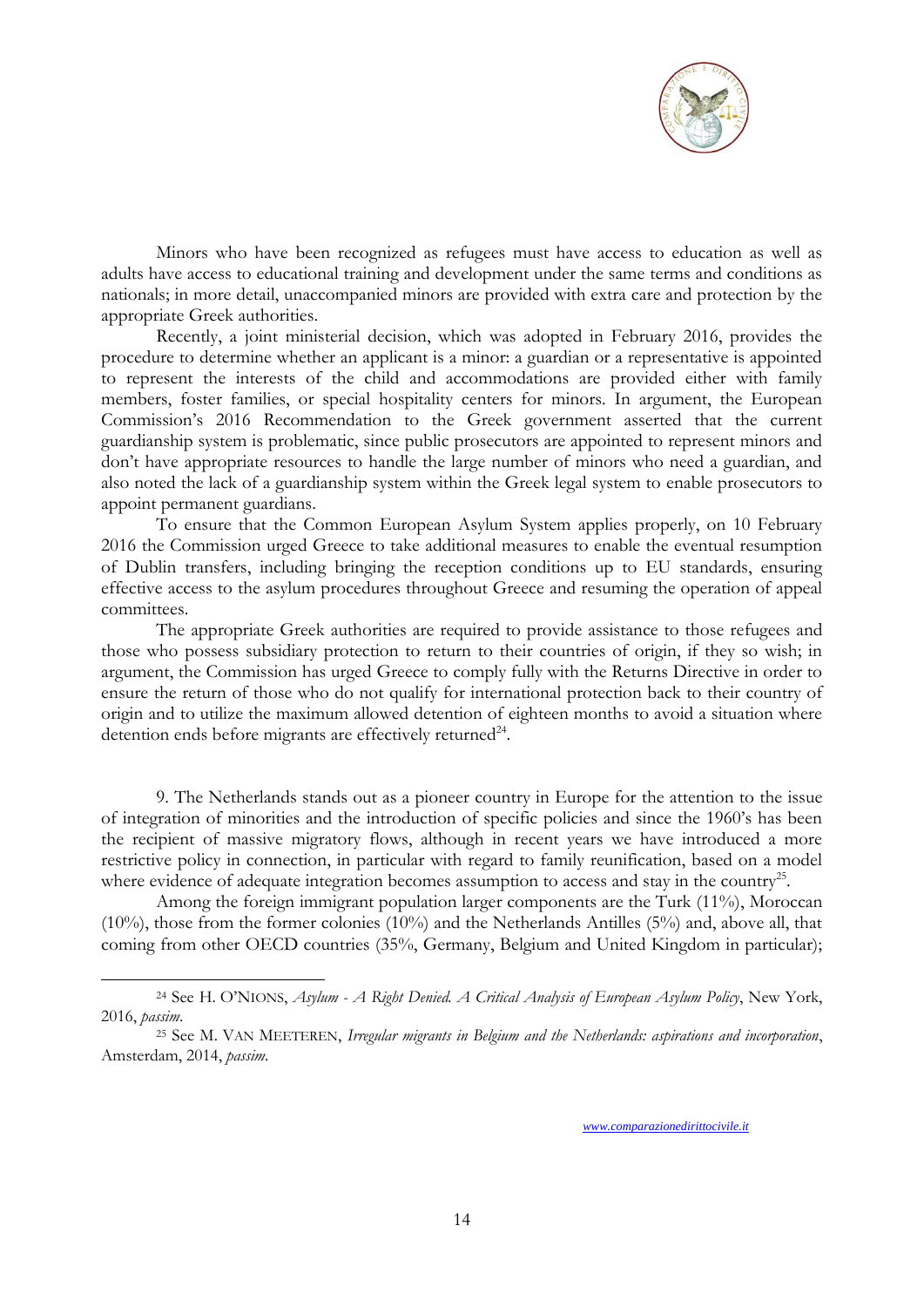![](_page_14_Picture_0.jpeg)

however, the majority of migrants has made entry into the country in recent decades as a result of family reunion or on humanitarian grounds (from Iraq, Afghanistan and Iran in the first place).

Starting 1970's the Ministry of culture and social work developed a policy to address the needs of the groups identified as vulnerable (guest workers, asylum seekers, immigrants from former colonies - Suriname, Netherlands Antilles and Moluccas - ); in particular, the increasing concentration of migrants and their families in specific urban areas urged local authorities to take action, by taking initiatives in the area of housing, education, healthcare, and pushing the national authorities to recognise - and funding - these measures the most important of which was the adoption of mother tongue and culture program (1974), for facilitate the reintegration of the children of guest workers to their countries of origin.

The report presented in 1979 by the Scientific Council for government policies "Ethnic Minorities" supported the need to fully recognise a number of immigrants have settled definitively in Holland and then start a policy aimed at integration; in response, the Government accepted the suggestion of creating a policy for ethnic minorities and developed in the 1980's a strong coordination structure to the implementation in the Ministry of the Interior (the Minority Policy Coordination Department), in order to avoid the risk of marginalization for groups with low socioeconomic status and promote gender equality in socio-economic and religious equality, ensuring priority routes of the autonomy of these groups.

If in 1980's, in the field of public housing, it was permitted to foreigners legally staying full access to "social housing", the discipline on citizenship was modified to include more elements of ius soli, making entry requirements for immigrants and their children and the promotion of the culture of migrants was left to the same groups and their organizations, while the role of the Government has been promoting opportunities for minorities, such as the special programmes in the languages of immigrants in the media, in 1990's the policy for minorities began to enter into crisis becoming subject to political debate, determining a location of afterthought that led to the adoption in 1994 of the document *Contourennota* that defines a new integration policy focused mainly around two new concepts of "good citizenship" and "self-responsibility"<sup>26</sup>.

The political climate and the debate in the media put into question the idea of a multicultural society even in the 2000's; a series of violent actions committed by immigrants in 2003, which received great media hype, and then several events around the theme of fundamentalism and preaching a radical islam, whose were accused some imams, have helped strengthen the image of political failure; as a result, a special parliamentary Commission of investigation on integration policies was created, the integration policy coordination was moved from the Ministry of the Interior (of which had been a member for 22 years) to the Ministry of Justice, in the context of a new Ministry for foreigners and immigration and, since 2003, a "new policy of integration" has increased emphasis on the cultural adaptation of immigrants in Dutch

1

<sup>26</sup> See E. VASTA, *From minorities' policy to majority's policy*, in *Journal for Ethnic and Racial Studies*, 2007, pp. 713-740.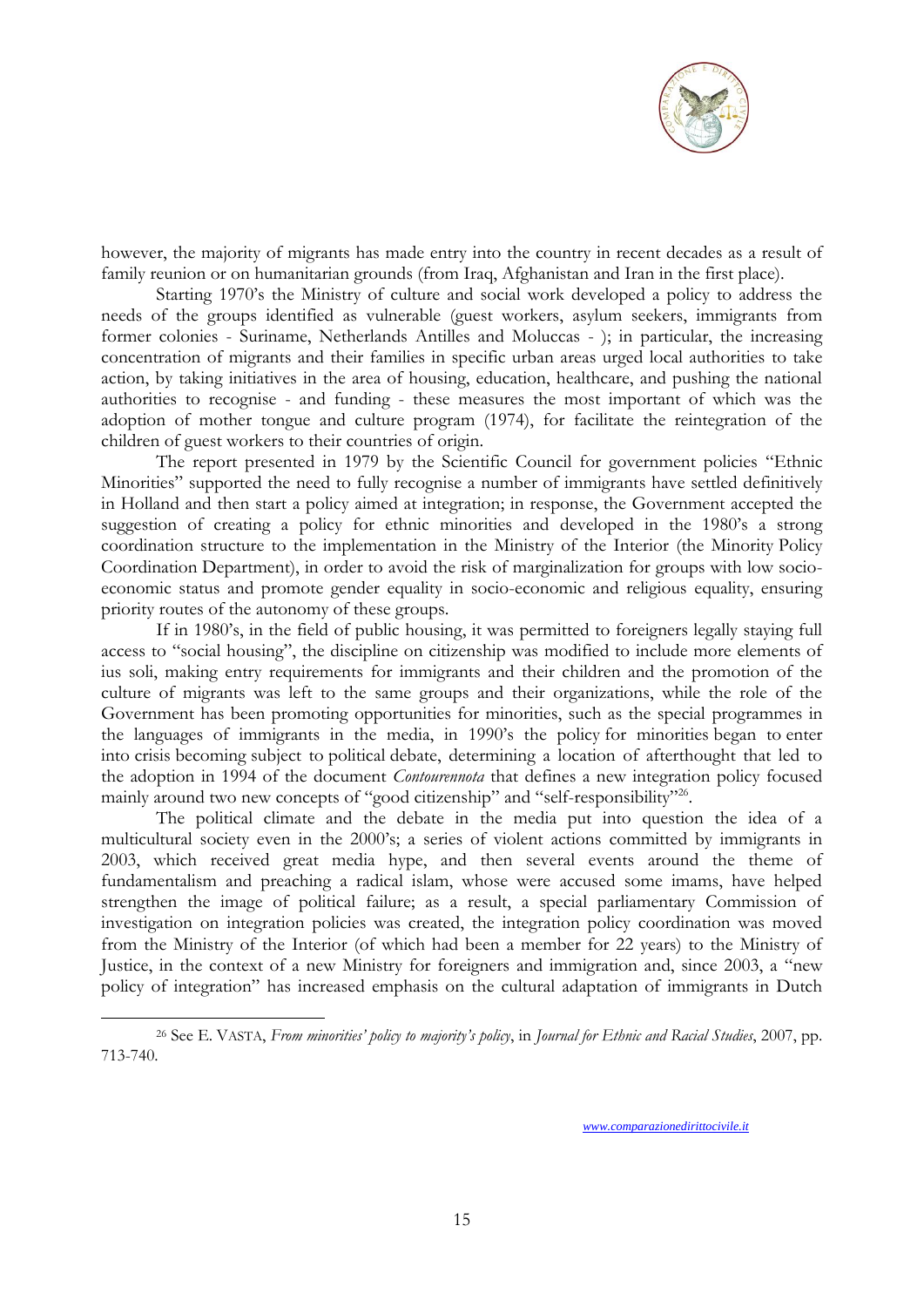![](_page_15_Picture_0.jpeg)

society<sup>27</sup> and has introduced a language testing of integration to deal with overseas for the purposes of issuing visas for family reunification to make the process of integration of newcomers in the Netherlands more efficient and effective (however, in general it does not cover those people who need to emigrate to Holland for other commercial purposes (subordinate or autonomous), highly skilled workers, asylum seekers and those who require a temporary visa (study, medical care etc.), in addition, be exempt citizens of Suriname who completed at least one year of elementary education in the Dutch language in Surinam or the Netherlands in the case of family reunification (also excluded are EU citizens and the European economic area, as well as from Australia, Canada, Japan, New Zealand, South Korea, Switzerland and United States)<sup>28</sup>.

Later, the Civic Integration Act (*Wet inburgering*), adopted on 20 November 2006 and entered into force on 1 January 2007, aims to ensure that foreigners residing permanently in the Netherlands acquire sufficient knowledge of the Dutch language and values and enable their effective participation in society, thereby increasing the speed and effects of the integration process; it identifies three groups of people who must maintain a civic integration path: the "old" arrived (*oudkomers*), newcomers (*nieuwkomers*) and the religious authorities (*geestelijk bedienaren*) and, in implementing the new system integration, recognizes a central role to the municipalities who have to organize various activities to ensure the effective implementation of the new system, such as courses or regional roundtables aimed at ensuring the exchange of information and training.

Finally, the economic and Social Council in 2007 he addressed specifically to the theme of the high level of unemployment of young foreigners, linked in particular to their low level of schooling/training; to this end, proposed measures especially to reduce early school leaving and to improve the labour market position of the children of immigrants (the second generation), which appear quite disadvantaged compared with young Dutch, despite the second generation is now relatively well integrated in the public sector, to an extent far greater than many other OECD countries.

Finally, in recent years has been paid particular attention to making better use of immigrants' qualifications by introducing transparent procedures for the recognition of foreign degrees by a specific organism specially created: the Center for evaluation of credentials.

10. The Spanish Constitution provides that the terms under which citizens from other countries and stateless persons may enjoy the right to asylum in Spain will be determined by law; in furtherance of the constitutional mandate, Law 12/2009 Regulating the Right of Asylum and

1

<sup>27</sup> See H. ENTZINGER, *Changing the rules while the game is on. From multiculturalism to assimilation in the Netherlands*, in M. BODEMANN - G. YURKADUL, *Migration, Citizenship, Ethnos. Incorporation regimes in Germany, Western Europe and North America*, New York, 2005, pp. 121-144.

<sup>28</sup> See D. JACOBS - A. REA, *Construction et importation des classements ethniques. Allochtones et immigrés aux Pays-Bas et en Belgique*, in *Revue européenne des migrations internationales*, 2005, pp. 35-59.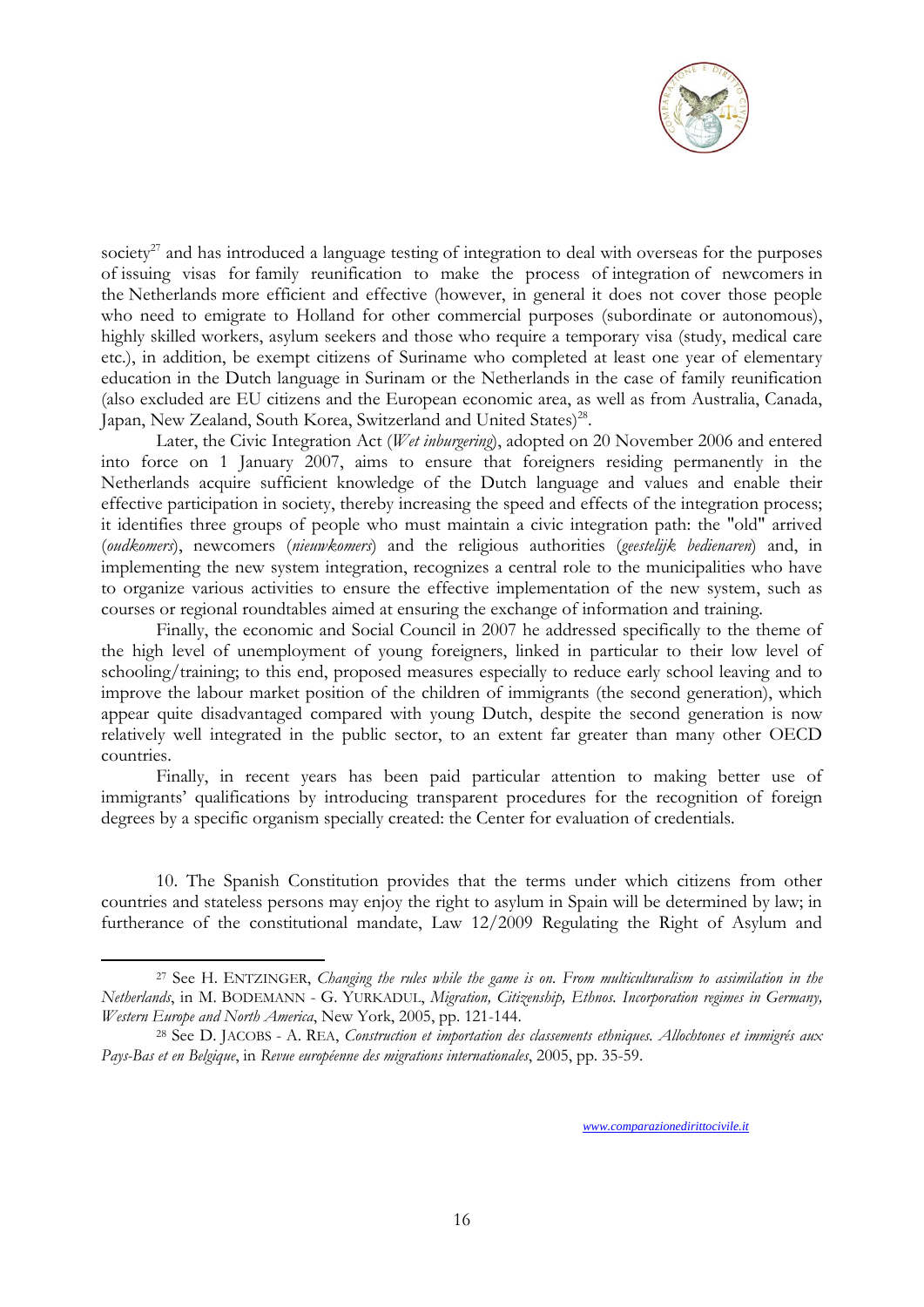![](_page_16_Picture_0.jpeg)

Subsidiary Protection (LRASP) was adopted to provide the legal framework applicable to refugees and stateless persons who seek asylum in Spain and applies to those who qualify as refugees under the definition provided by the 1951 Geneva Convention Relating to the Status of Refugees and its 1967 Protocol.

Spain's Law Regulating the Right of Asylum and Subsidiary Protection provides three types of international protection (conventional asylum for refugees, subsidiary protection, and exceptional protection for humanitarian reasons) and also has a program for resettlement of refugees.; as required by the LRAS, the Ministry of Interior examines the application and must render a decision within a deadline of six months, or three months in some circumstances, and the Office of Asylum and Refuge (OAR) within the General Sub-Directorate of Asylum of the Ministry of Interior is the authority on asylum matters.

Are excluded from refugee status individuals already protected under United Nations agencies other than the United Nations High Commissioner for Refugees (UNHCR); individuals whose country of residence has given them the rights and obligations inherent to the nationals of such country; individuals who have committed or instigated the perpetration of a crime against peace, a war crime, a crime against humanity, or a serious crime under Spanish law, or have engaged in organized crime; individuals guilty of acts contrary to the principles and purpose of the United Nations and its founders.

Asylum seekers are excluded from subsidiary protection if have committed or instigated the perpetration of a crime against peace, a war crime, a crime against humanity, or a serious crime under Spanish law, or have engaged in organized crime, if have been guilty of acts contrary to the principles and purpose of the United Nations and if have constitute a danger to the internal or external security of Spain.

The Law provides for the rights and obligations of international protection for applicants and those granted refugee status to include identity cards and travel documents, legal residence and work permits, social services benefits, education, health care assistance, social integration programs and family reunification<sup>29</sup>: while the state has authority over asylum, international protection, and refugee resettlement, the autonomous communities (Spanish regions) and local authorities are responsible, in their respective jurisdictions, for the implementation of social integration policies on employment, education, culture, health, welfare and housing for immigrants, including refugees; the government will set up social integration programs for protected people under equal opportunity and nondiscrimination standards.

Those granted international protection as refugees or beneficiaries of subsidiary protection have the right to apply for international protection of their family members, including spouses or partners in a permanent partnership or union, dependent parents, and minor children. Other family

1

<sup>29</sup> See A. GEDDES - P. SCHOLTEN, *The Politics of Migration and Immigration in Europe*, London, 2016, *passim*.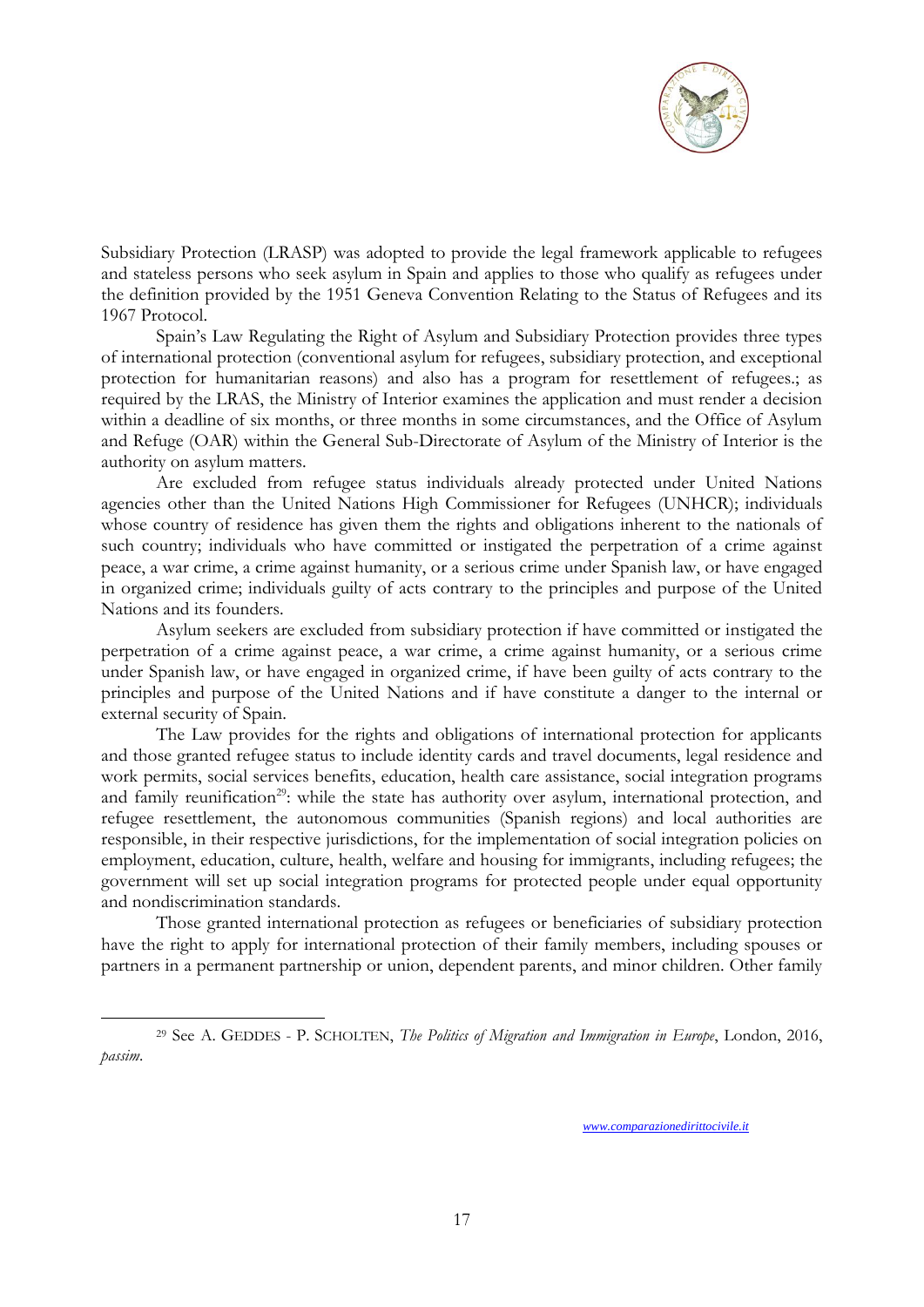![](_page_17_Picture_0.jpeg)

members may be reunified upon proof that they were dependent on the applicant in the country of origin<sup>30</sup>.

The OAR may reject any application for international protection if Spain doesn't have jurisdiction to process the petition in accordance with international agreements; when the application doesn't meet the legal requirements for its processing; when the applicant already has refugee status in another state; when the applicant comes from a safe third country; when the application is a resubmission of a previous one already denied; and when the applicant is a national of another EU country (the nonadmission or rejection of applications for international protection results in the return, expulsion, or compulsory departure of the applicant from Spain).

11. Sweden was the first country in Europe to grant asylum seekers from Syria permanent residence permits and, during the Iraq war, Södertälje, a small swedish municipality, took more Iraqi refugees than the United Kingdom and the United States combined (from 2012 to 5 December 2015, asylum seekers arriving from Syria were automatically given permanent residence, but on 22 October 2015, the government signed a deal with the opposition that only family members and unaccompanied minors would continue to receive permanent residence permits $)^{31}$ .

Refugees are defined in Swedish law as persons who are refugees according to this Protocol, that is, a person who, "owing to well-founded fear of being persecuted for reasons of race, religion, nationality, sex, sexual orientation or membership of a particular social group or political opinion, is outside the country of his nationality and is unable to, or owing to such fear, is unwilling to avail himself of the protection of that country; or who, not having a nationality and being outside the country of his former habitual residence as a result of such events, is unable or, owing to such fear, is unwilling to return to it".

A persons in need of subsidiary protection is "a foreigner who does not qualify under the Ch. 4 § 1 Aliens Act definition as a refugee, and who is outside of his or her country of citizenship because there is a well-founded reason to believe that the foreigner would be at risk of being punished by death or be subject to corporal punishment, other inhumane or degrading treatment or punishment, or [being] a civilian, be in serious risk of injury due to an armed conflict, and the foreigner cannot, or because of the risk mentioned above, does not want to avail himself to the home country's protection"; the same test applies to a stateless person who is outside a country where he or she has previously had his or her residence.

Sweden has revised its asylum policies considerably following the refugee crisis of 2015: today asylum seekers are given free housing, health and dental care and schooling for children ages

1

<sup>30</sup> See D.L. LEAL - N.P. RODRÍGUEZ, *Migration in an Era of Restriction and Recession*, Austin, 2016, *passim*.

<sup>31</sup> See E. FRIPP, *Nationality and Statelessness in the International Law of Refugee Status*, Portland, 2016, *passim*.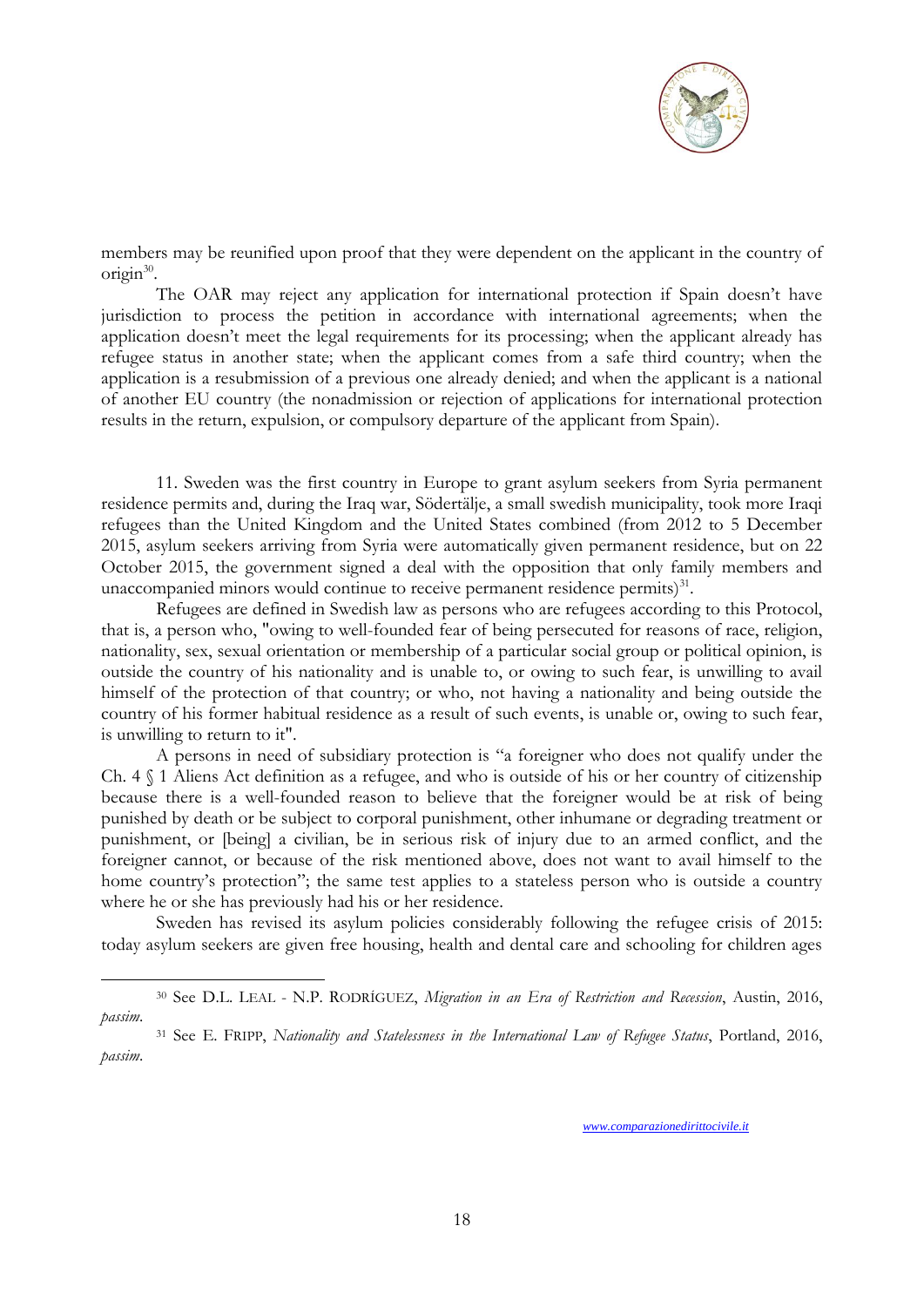![](_page_18_Picture_0.jpeg)

pre-kindergarten to twenty, but family reunification has become more restrictive (after November 24, 2015, however, only UNHCR quota refugees qualify for permanent residency: to become a citizen through naturalization a person must have been a permanent resident of Sweden for four years if he or she is a refugee).

There are also special rules for the acquisition of citizenship that apply to young adults: a young adult (between eighteen and twenty-one years of age) can acquire Swedish citizenship through notification if he or she has a permanent residence permit and has lived in Sweden since the age of thirteen, or fifteen if he or she is stateless; in addition to being a permanent resident, naturalization also requires that the person seeking citizenship be at least eighteen years old and prove his/her identity.

Persons arriving in Sweden as asylum seekers receive free housing and monetary support while their application is pending: while financial support is made up of a daily sum meant to cover the personal expenses of asylum seekers (such as clothing and telephone costs), they have the right to health care and dental care under the Health Care Act and the Act on Health Care for Asylum Seekers (also undocumented immigrants have the right to urgent health care at the cost of the municipality - county council - ). Upon arriving in Sweden asylum seekers are either provided housing or are responsible for finding housing themselves; persons who find their own housing must provide the address to the Migration Authority.

Minors who are asylum seekers have the same right to health care as Swedish citizen children living in Sweden and have a legal right to attend school (ages pre-kindergarten to completion of high school) while awaiting asylum, but, on December 5, 2015, the government announced that unaccompanied minors who seek asylum in Sweden will be required to undergo medical testing unless they can prove their age: these medical age tests have been a controversial issue in Sweden<sup>32</sup>, because, after that in 2012 the National Board of Health and Welfare (*Socialstyrelsen*) published a report in which it criticized age determination through medical testing as unreliable, the Swedish Bar Association has also published ethical guidance stating that licensed attorneys should not participate in medical age determinations of their clients; in addition, the Swedish Supreme Migration Court (*Migrationsöverdomstolen*) found in September 2015 that the Migration Authority only needed to inform an asylum seeker of the possibility of undergoing medical age testing and that a decision on the asylum-seeker's application can be made without medical testing having taken place.

12. Since 1891, the UK common law has provided that no alien has any right to enter this country except by leave of the Crown; in this perspective, the Aliens Restriction Act 1914, the Aliens Restriction (Amending) Act 1919 and the Rules and Orders made under these Acts gave the

1

<sup>32</sup> See P.W. VAN ARSDALE, *Global Human Rights: People, Processes, and Principles*, Long Grove, 2016, *passim*.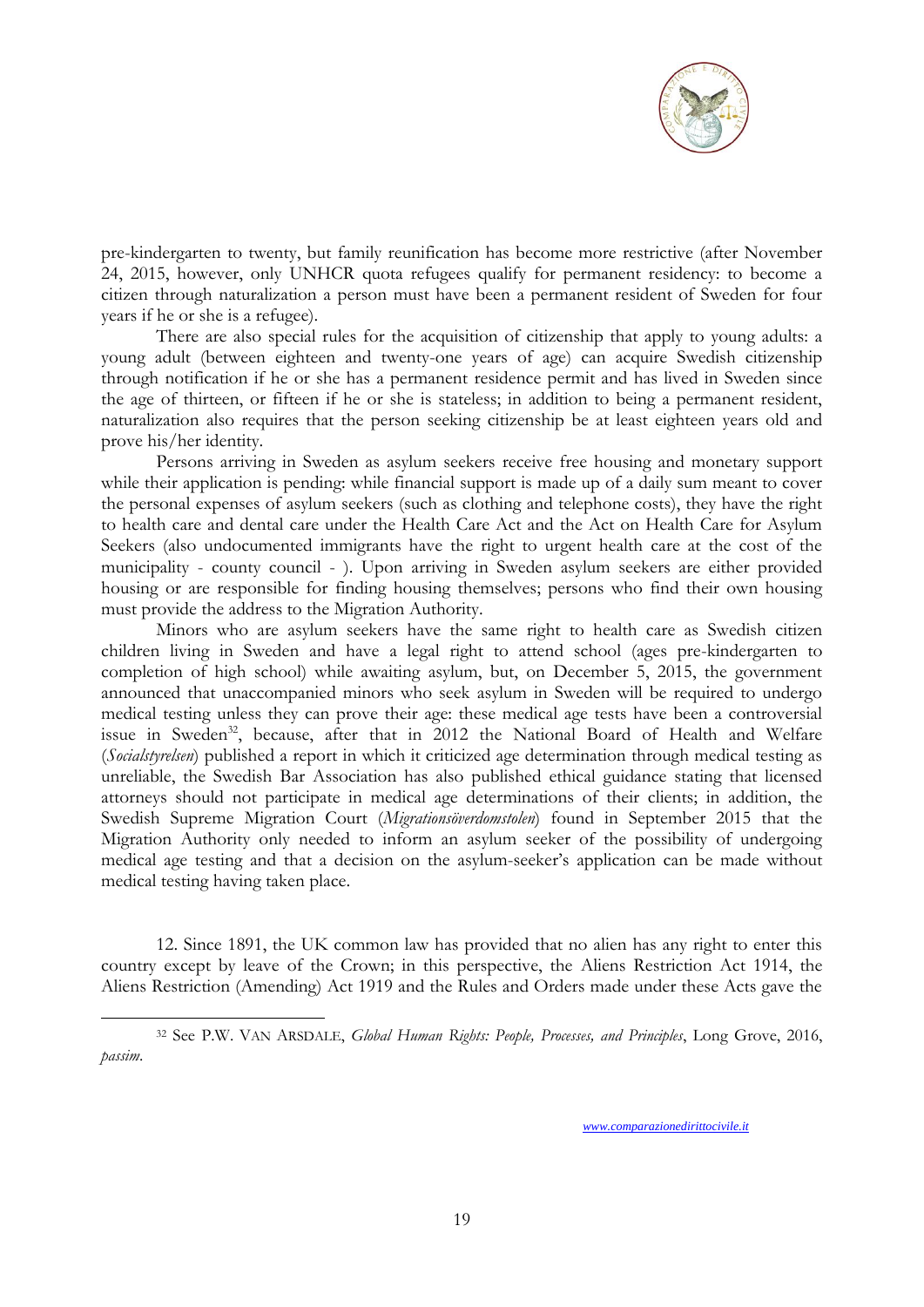![](_page_19_Picture_0.jpeg)

common law rule a statutory basis and formed the restrictions on immigration. The statutory regime governing immigration in the UK is currently contained in the Immigration Act 1971 and the Immigration Rules, made under it, are a very fluid set of rules that change frequently by a Statement of Changes which is laid before Parliament<sup>33</sup>.

The UK has extensive provisions in place to provide protection to persons seeking asylum while protecting the public from individuals who may exploit the asylum system; if the law requires individuals who are not British or Commonwealth citizens with the right of abode in the UK or members of the European Economic Area to obtain leave to enter the UK from an immigration officer upon their arrival, recently, a program has been introduced in response to the Syrian crisis, which accepts selected refugees from the Syrian region.

The Home Office is the government department with primary responsibility for almost all aspects relating to immigration, including asylum, nationality and border control laws; UK Visas and Immigration, acting on behalf of the Home Secretary and Minister for Immigration, is responsible for processing asylum applications; Immigration Enforcement ensures that immigration laws are complied with, such as the prohibition on working without proper authorization, and also works to remove individuals that do not have permission to remain in the UK; the Border Force is responsible for immigration and customs controls at UK ports and airports and has recently been given the duty of conducting exit checks; HM Passport Office is responsible for processing applications for British passports, both overseas and in country.

Asylum is the term given to the protection offered to individuals who are fleeing persecution in their own country; as a general rule, asylum seekers may apply for asylum only after entering the UK and, if they meet the application criteria, receive refugee status. Decisions for asylum and humanitarian protection claims are considered on an individual, objective, and impartial basis: immigration officers don't take part in determining asylum applications but pass them on to UK Visas and Immigration, which makes a decision on behalf of the Secretary of State for the Home Department and must have knowledge of the "relevant standards applicable in the field of asylum and refugee law" issued by the Asylum Policy Instructions.

Applicants who don't receive refugee status may still be granted leave to remain in the UK for humanitarian or other reasons if there is a real risk that they would suffer serious harm after returning to their country of origin, but the nature of this harm isn't specified in the UN Convention and Protocol Relating to the Status of Refugees.

Refugee status and humanitarian protection provide the individual with permission to reside in the UK for an initial period of five years, with the right to work and access welfare benefits; lawful residence in the UK for a continuous period of five years generally qualifies an individual to apply for UK citizenship.

If a person does not qualify for refugee status or humanitarian protection but removal would breach the UK's human rights obligations, a situation that typically arises when a person has

1

<sup>33</sup> See C. HARVEY, *Seeking Asylum in the UK: Problems and Prospects*, Oxford, 2000, *passim*.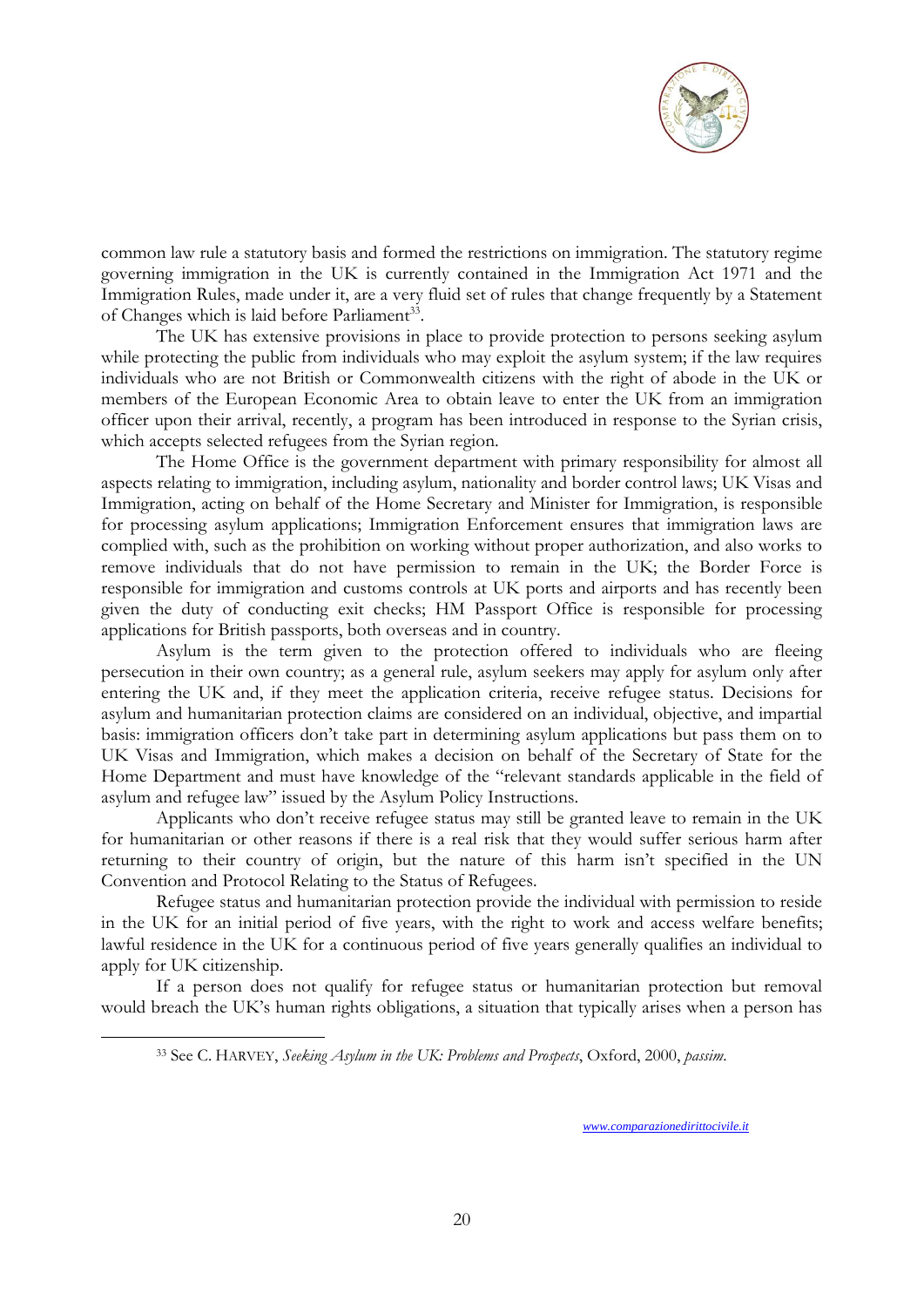![](_page_20_Picture_0.jpeg)

strong private and family ties to the UK, he or she may be granted temporary permission to remain in the UK.

The determining factor for receiving asylum is whether the individual meets the criteria contained in article 1 of the Refugee Convention and Protocol, which defines a refugee as a person who "owing to a well-founded fear of being persecuted for reasons of race, religion, nationality, membership of a particular social group, or political opinion, is outside the country of his nationality, and is unable to or, owing to such fear, is unwilling to avail himself of the protection of that country".

In cases where the asylum applicant is not eligible for asylum, he or she may be entitled to stay in the UK on humanitarian grounds if he's in the UK, or has arrived at a port of entry in the UK, and doesn't qualify as a refugee under regulation 2 of the Refugee or Person in Need of International Protection (Qualification) Regulations 2006; the key criterion to a grant of humanitarian leave is the existence of substantial grounds for believing that if the applicant returned to the country of origin he or she would face a "real risk of suffering serious harm" and the applicant is therefore unable to return to that country" (he or she must also not fall within a category of persons who are to be excluded from humanitarian protection)<sup>34</sup>.

In an attempt to remove the perception that the United Kingdom is a "soft touch" for asylum seekers and the public perception that asylum seekers are taking away money from benefits that citizens of Britain are entitled to, the early 2000's saw the government introduce a number of controversial new laws with the objective of not permitted to work, allow for administrative detention, limit the benefits provided and enable benefits to be withdrawn<sup>35</sup>.

However, individuals lawfully present in the UK for specified periods of time, including those granted refugee status, may be eligible for naturalization if they meet additional criteria, in accordance with the British Nationality Act 1981, as amended; refugees may be able to obtain British citizenship through naturalization but this isn't granted automatically to individuals who have legally resided in the United Kingdom for any period of time or to individuals who marry British citizens or babies born in the UK (such individuals must meet specific criteria contained within the British Nationality Act 1981 and apply for citizenship).

Citizenship through naturalization is not an entitlement or right: certain legal requirements must be met and the Home Secretary must "see fit" to grant citizenship (having ability to communicate in English, Welsh, or Scottish Gaelic; being of sound mind; having a good character)<sup>36</sup>.

In more detail, in all cases where children are involved Citizenship and Immigration Act 2009 requires the Home Office to safeguard and promote the welfare of children in the UK; in

1

<sup>34</sup> See M. S[YMES](https://www.amazon.co.uk/Mark-Symes/e/B001KDO56G/ref=dp_byline_cont_book_1) - P. J[ORRO](https://www.amazon.co.uk/s/ref=dp_byline_sr_book_2?ie=UTF8&text=Peter+Jorro&search-alias=books-uk&field-author=Peter+Jorro&sort=relevancerank), *Asylum Law and Practice*, London, 2010, *passim*.

<sup>35</sup> See L. FRANSMAN, *British Nationality Law*, London, 2011, *passim*.

<sup>36</sup> See T. BROOKS, *Becoming British. UK Citizenship Examined*, London, 2016, *passim*.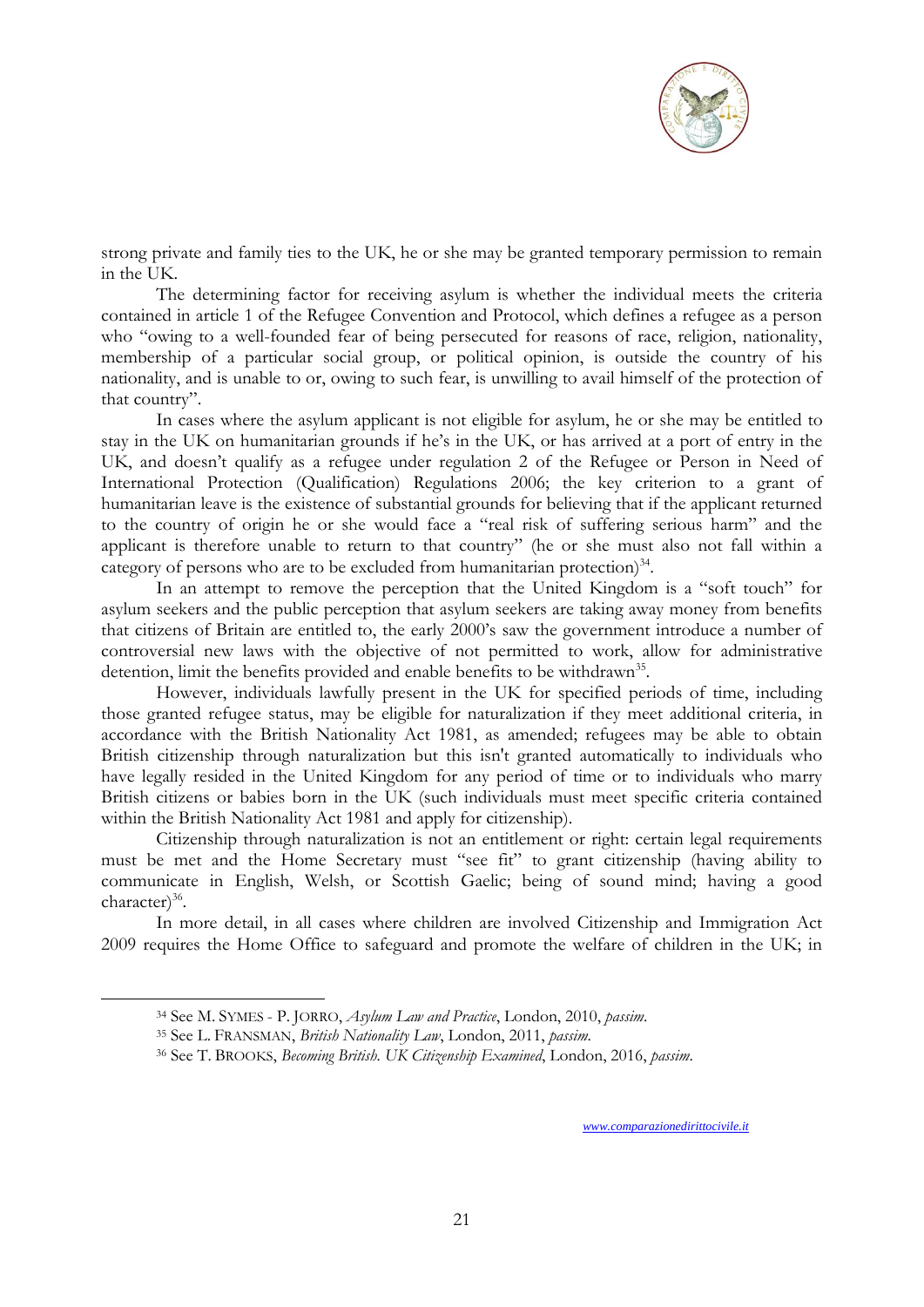![](_page_21_Picture_0.jpeg)

addition, individuals who obtain permanent leave to remain or citizenship are entitled to bring their immediate family members, defined as their spouse and any children under the age of eighteen.

Parents and grandparents of settled persons or citizens are permitted to join their children or grandchildren in the United Kingdom but only if they are over the age of sixty-five and have no other relatives to support them in their home country; other close relatives, such as aunts, uncles, brothers, and sisters may be eligible "if living alone outside the United Kingdom in the most exceptional compassionate circumstance" (there are financial requirements that the British citizen or UK resident must meet in order to ensure their family migrant).

13. Italy is among the few European countries to proclaim a right to asylum in their Constitution ("[a] foreigner who, in his home country, is denied the actual exercise of the democratic freedoms guaranteed by the Italian constitution shall be entitled to the right of asylum under the conditions established by law"); in addition, Italy has adhered to or ratified the most important international treaties providing for the protection of refugees and their families and also for an abbreviated procedure for the review of asylum requests under certain conditions (the Universal Declaration of Human Rights of 1948, the European Convention for the Protection of Human Rights and Fundamental Freedoms of 1950, the International Covenant on Civil and Political Rights of 1966 and, especially, the UN Convention Relating to the Status of Refugees of  $1951)^{37}$ .

Italy's legal system provides for a complex framework of assistance to asylum seekers and creates several government agencies at the national and regional levels to provide their assistance, including the review of their applications, financial and material help, and the monitoring of their activities within the country<sup>38</sup>: except in limited circumstances, refugees and protected persons may circulate freely in the national territory and the Italian law promotes appropriate initiatives to remove all obstacles for their integration.

Italian law defines "refugee" as "a foreign citizen who, on the basis of on a well-founded fear of being persecuted by reason of race, religion, citizenship, belonging to a particular social group [or holding a particular] political opinion, is found outside of the territory of his/her country of citizenship and cannot or, on the basis of such fear, is unwilling to avail him/herself of the protection of his/her country."

Moreover, for Italian law persons eligible for "subsidiary protection" are foreign citizens who do not qualify to be recognized as refugees but with respect to whom there are reasonable grounds to consider that, if they return to their country of origin or, in the case of stateless persons, if they return to their country of previous usual residence, they would face a serious risk of suffering

1

<sup>37</sup> See P. MOROZZO DELLA ROCCA, *Immigrazione, asilo e cittadinanza*, Santarcangelo di Romagna (RN), 2015, *passim*.

<sup>38</sup> See C. HEIN, *Rifugiati. Vent'anni di storia del diritto d'asilo in Italia*, Roma, 2010, *passim*.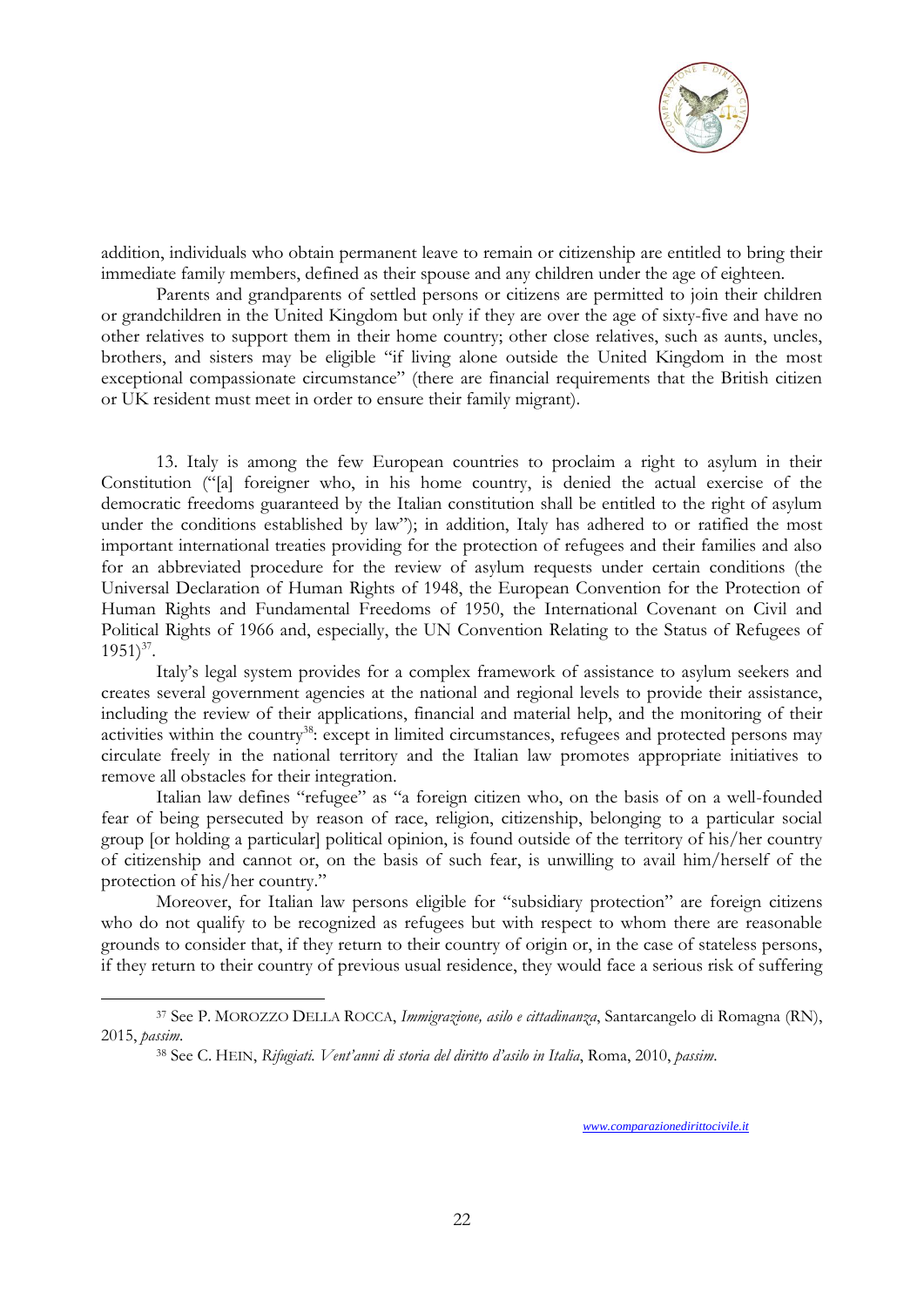![](_page_22_Picture_0.jpeg)

serious harm and, as a consequence of such risk, they may not avail themselves of the protection of that country.

Furthermore, "claim for international protection" is one aimed at obtaining the status of refugee or the status of person eligible for subsidiary protection and a "requester of international protection" is a citizen of a third country or a stateless person who requests to be admitted to an internationally protected category; instead, "humanitarian protection" is the protection granted to citizens of a third country who are found in objective and serious personal conditions that do not allow their removal from Italy and whose request for international protection is denied, while "unaccompanied minors" are those foreigners younger than eighteen years of age who are found, for whatever reasons, in the national territory, deprived of assistance or legal representation and, at last, "international protection" consists of the adoption of adequate measures to prevent the persecution of or infliction of serious harm on the affected persons<sup>39</sup>.

In Italy asylum seekers may be granted either refugee status or subsidiary international protection status, while deportation and repatriation proceedings are also regulated in national legislation (however, asylum-related administrative decisions are subject to judicial review)<sup>40</sup>; once granted protected status, refugees may avail themselves of all the education, work, health care, housing, and other benefits established by law for Italian citizens, and, finally, protective measures are established for unaccompanied minors found in the country.

Asylum requests must be submitted to the border police or to the office of the respective *questore* (head of the provincial police) with jurisdiction according to the requester's residence, as well as asylum seekers must reveal all pertinent facts to the authorities and must produce all necessary documentation; the National Commission for the Right of Asylum leads and coordinates the Territorial Commissions for the Recognition of International Protection, update their composition, and gather statistical information; residence permits granted to persons who hold refugee status are valid for five years and are renewable<sup>41</sup>.

Refugees and persons receiving subsidiary protection have the right to the same treatment established for Italian citizens who work for others or are self-employed and who register with professional entities, as well as may also access both to public-sector employment under the conditions and limitations established for E.U. citizens, both to the Italian general educational system and professional training, both to the same treatment afforded to Italian citizens in matters of social and health assistance, including psychological treatment for previous torture and suffering experienced by them.

1

<sup>39</sup> See C. COMMANDATORE - A. DI GAETANO, *Codice dell'immigrazione, dell'asilo e della cittadinanza*, Roma, 2014, *passim*.

<sup>40</sup> See F. SCUTO, *I diritti fondamentali della persona quale limite al contrasto dell'immigrazione irregolare*, Milano, 2012, *passim*.

<sup>41</sup> See M. ASPRONE, *Il diritto d'asilo e lo status di rifugio*, Roma, 2012, *passim*.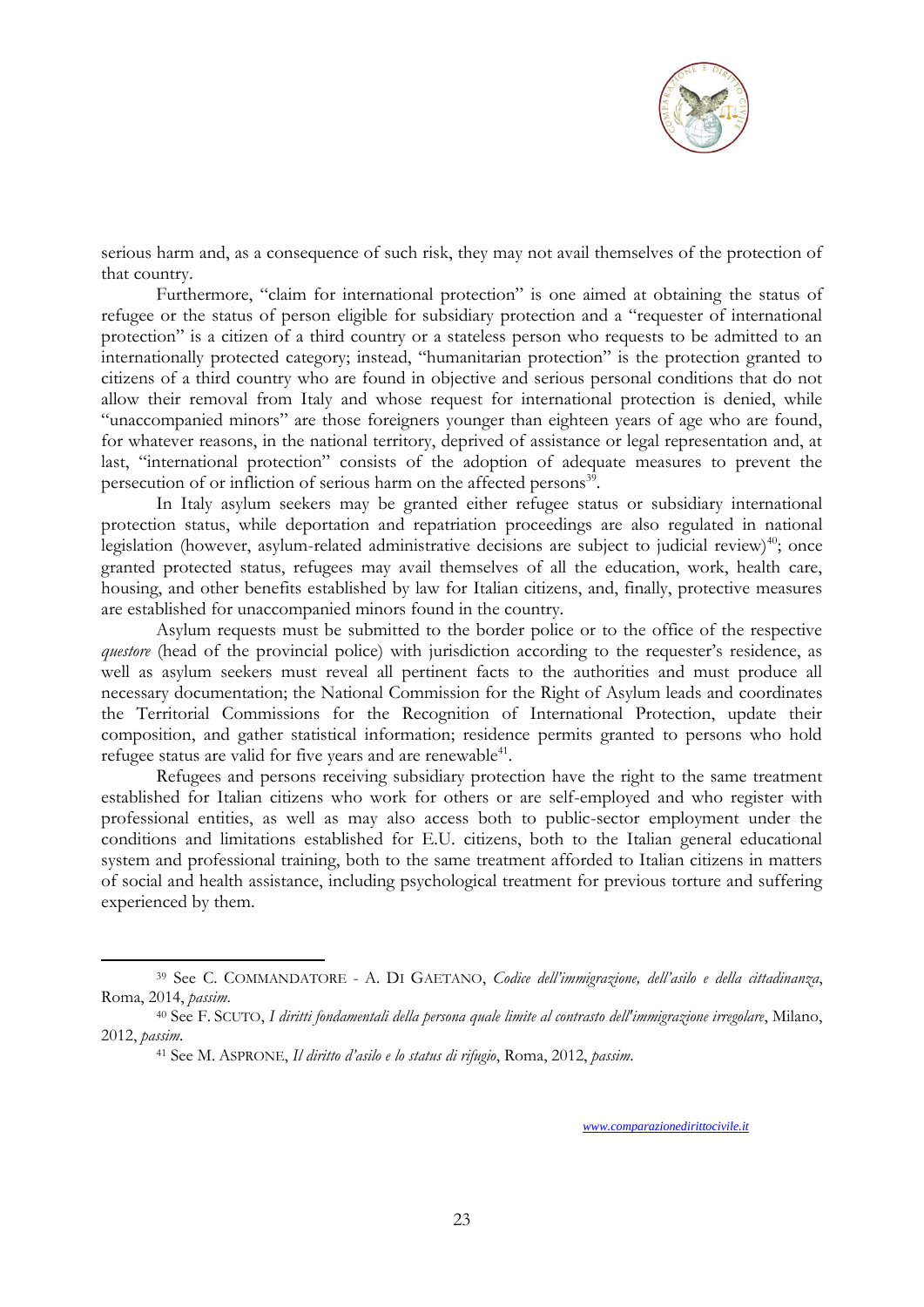![](_page_23_Picture_0.jpeg)

Italian law protects the family unity of those receiving refugee status and the status of subsidiary protection; therefore, family members who aren't entitled to the status of international protection enjoy the same rights afforded to their family member who enjoys such status, while family members of persons who are granted international protection status who are present in the national territory and aren't individually entitled to that right may obtain a residence permit on the basis of "family reasons" as provided in the law; instead, family members who are or would be excluded from refugee status or subject to subsidiary protection status aren't eligible to receive these benefits.

Residence permits for family reasons, from which refugees may benefit, are granted to

• foreigners who have entered the national territory with an entry visa for family reunification or for reunification with minor children;

• foreigners regularly residing in Italy on other grounds for at least one year who have contracted marriages within the national territory with Italian or European Union citizens, or with foreign citizens residing regularly in the country;

• foreign family members regularly residing in Italy who are in the process of complying with requirements for reunification with Italian or European citizens residing in Italy, or with foreigners regularly residing in Italy (in such cases, the family permit is transformed into a residence permit for family reasons); and

• foreign (including natural) parents of Italian minors residing in Italy (in such a case the residence permit for family reasons is also granted regardless of the possession of a valid residence permit, provided that the requesting parent has not been deprived of parental rights according to Italian law).

Unaccompanied minors found in the national territory who request international protection may benefit from the services provided by local entities specializing in that type of assistance and are placed in the care of an adult family member who is a regular resident and present in Italy; if that is not possible, judicial authorities may adopt other measures aimed at protecting such minors<sup>42</sup>.

In detail, when unaccompanied minors are involved, the border police or the office of the respective *questore* must immediately inform the System for the Protection of Asylum Seekers and Refugees (SPRAR) and the respective tribunal of minors for the adoption of appropriate measures; SPRAR's duties include monitoring the whereabouts of asylum requesters, refugees, and foreigners with humanitarian permits in the country, creating a database concerning interventions at the local level for the benefit of these persons; and promoting repatriation programs in conjunction with the Ministry of Foreign Affairs.

1

<sup>42</sup> See R. PISILLO MAZZESCHI - P. PUSTORINO - A. VIVIANI, *Diritti umani degli immigrati. Tutela della famiglia e dei minori*, Napoli, 2011, *passim*.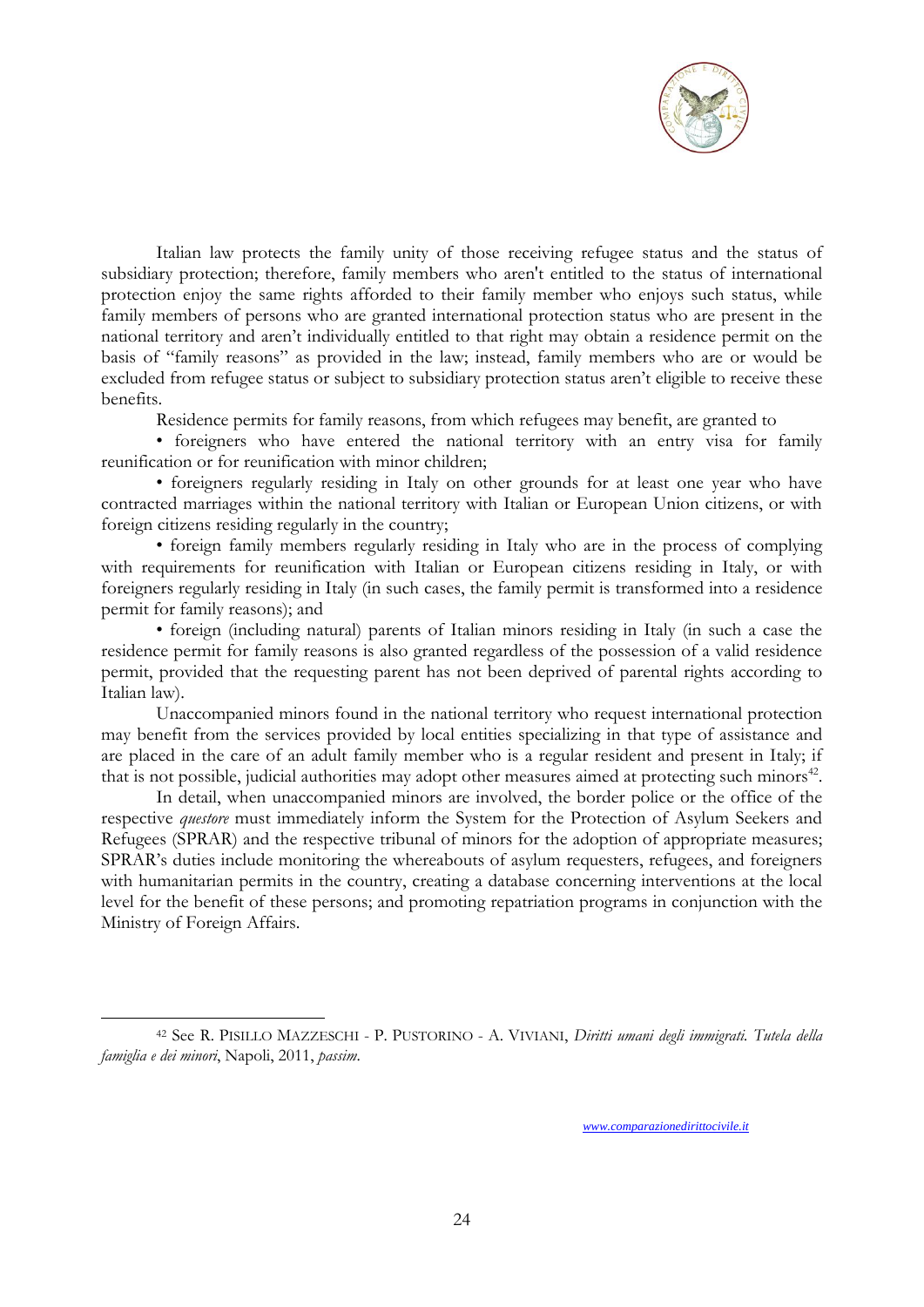![](_page_24_Picture_0.jpeg)

14. Among the main challenges that the European Union and its Member States are facing in these early years of the century in which we live, the integration into society of new individuals is undoubtedly one of the most difficult and ambitious reflecting on current notions of meaning collection goes political community, of belonging and participation of new individuals to communities that receive them; it's closest the bond that exists between integration and citizenship, in a relationship of mutual influence and conditioning<sup>43</sup>.

From the analysis in this paper appear various ways of thinking about integration and its relationship with citizens, but, above all, the difficulty of rethinking and adopt new effective models: in Europe, the choice of soft-law instruments, non-binding, but which provide for the direct involvement of government agencies, associations and civil society as a whole, was basically forced and dictated by the lack of specific expertise in the field and from aberrant excluding of any harmonisation between E.U. law and national rules.

The recent Stockholm programme, which defines the priorities for the areas of freedom, security and justice for the period 2010-2014, reaffirmed the centrality of integration policies, declaring that "a successful integration of third-country nationals is the key to maximizing the benefits of migration" and promoting exchanges between the different levels of the agencies involved, better interaction in all areas concerned and the establishment of consultation mechanisms to involve civil society and promote intercultural dialogue; moreover, the immigration policy debate is still focused on issues related to the fight against irregular immigration and the consequent introduction of more restrictive access mechanisms<sup>44</sup>.

In detail, for the individual migrant current policies seem to focus primarily on the first phase of the integration process, by implementing specific programmes for the newcomers (for example, France, the Netherlands and Belgium offer language courses, civics courses to acquaint foreigners with the main RuleSet, history and values of the host country and sometimes even the training/orientation to the labour market); in other countries it is assumed that migrants should have access to certain services/rights fundamental (Denmark, Finland and Sweden, but this type of initiative has recently found consensus also in Italy, so that changes made in recent years to the discipline of immigration have introduced an integration agreement focuses on credits, with a commitment to underwrite specific integration objectives, to be achieved within the period of validity of the residence permit).

The welcome is a very important element of the integration process of migrants, which, just arrived, need to familiarise themselves with the wider social and cultural context of the host country through the exchange of information achieved through local or regional programs involving civil society, fundamental funding (including co-financing by the immigrant), compulsory elements and

1

<sup>43</sup> See K. HAILBRONNER - D. THYM, *EU Immigration and Asylum Law. A Commentary*, Oxford, 2016, *passim*.

<sup>44</sup> See V. C[HETAIL](https://www.amazon.co.uk/s/ref=dp_byline_sr_book_1?ie=UTF8&text=Vincent+Chetail&search-alias=books-uk&field-author=Vincent+Chetail&sort=relevancerank) - P. DE B[RUYCKER](https://www.amazon.co.uk/s/ref=dp_byline_sr_book_2?ie=UTF8&text=Philippe+De+Bruycker&search-alias=books-uk&field-author=Philippe+De+Bruycker&sort=relevancerank) - F. M[AIANI](https://www.amazon.co.uk/s/ref=dp_byline_sr_book_3?ie=UTF8&text=Francesco+Maiani&search-alias=books-uk&field-author=Francesco+Maiani&sort=relevancerank), *Reforming the Common European Asylum System (Immigration and Asylum Law and Policy in Europe)*, Leiden, 2016, *passim*.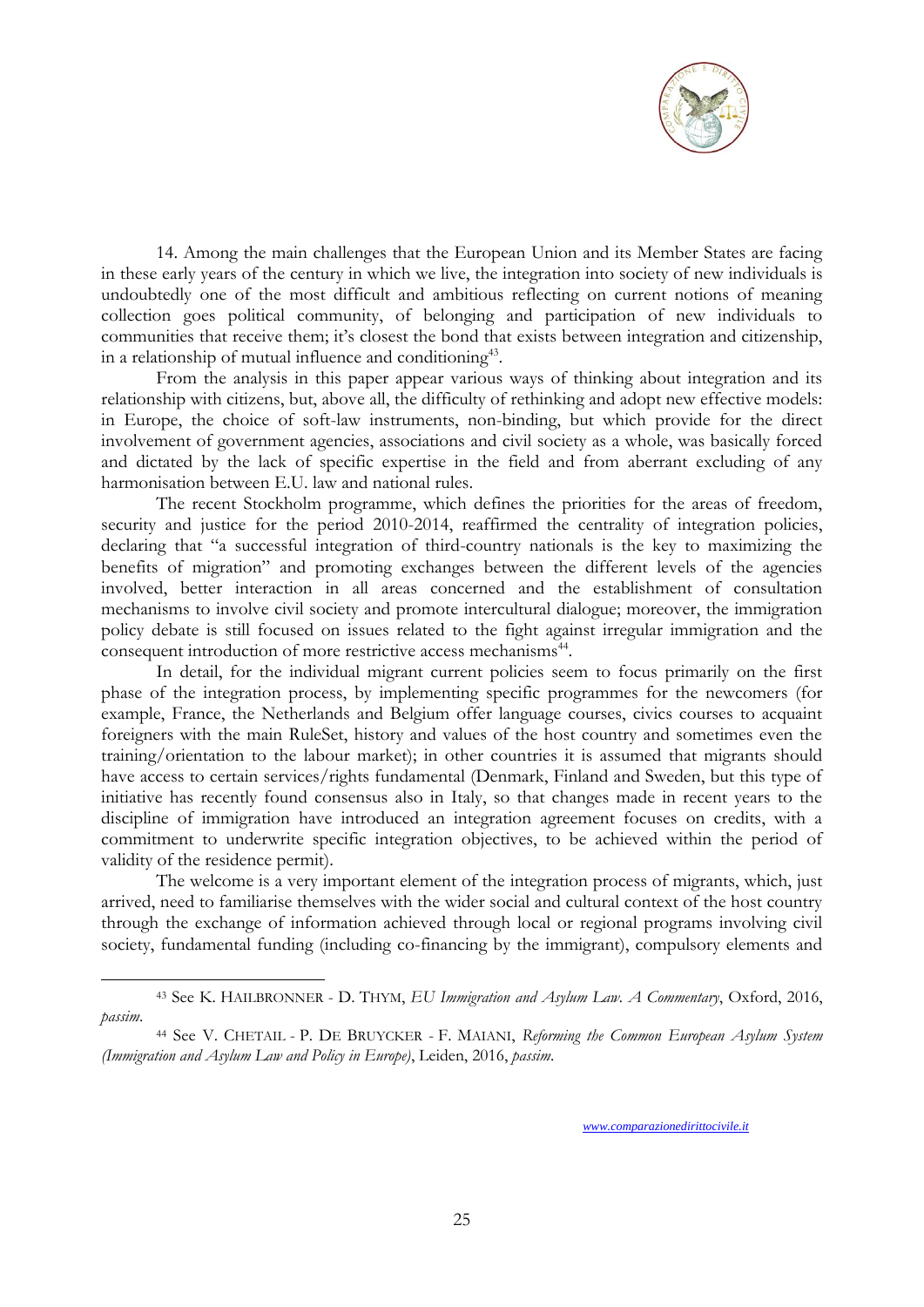![](_page_25_Picture_0.jpeg)

related sanctions; the participation of immigrants in civic life, culture and politics plays an essential role because it creates a sense of belonging and integration with regard to the community and society at large that encourages migrants to engage in community life and other social, cultural and political activities.

The exchange of information should cover a number of key issues, such as:

a) political rights, civic citizenship and nationality;

b) structures at national, regional and local level aiming at the participation of migrants, including the level of participation, on how to deal with religious and cultural differences within society;

c) definition of benchmarks and indicators in order to measure the level of integration in these areas.

As expressed in the Commission communication "A Common immigration policy for Europe: principles, actions and tools" adopted in June 2008, "well managed immigration can contribute to economic growth" and to enhance the guests "companies" integration at both European and national levels is necessary to consolidate "the common Agenda for the implementation of the basic principles".

The European Union also seems aware of the problems facing the European labour market as a whole, in relation to the employment of foreign workers, and has attempted to identify some guidelines which should then be translated into concrete operational initiatives and tools; some of them are designed specifically to promote the strengthening of the integration of migrants into the labour market:

1) developing national "immigration profiles", which serve to provide an integral vision of the situation of immigration within each Member State at any given time, in particular with regard to national labour market participation and composition, in terms of qualifications, of migratory flows;

2) improving the effectiveness of policies and instruments for meeting between supply and demand for labour, which promote better education and training for third-country workers in order to adjust the qualifications of immigrants to the characteristics of national labour markets, creating appropriate mechanisms for the recognition of professional qualifications acquired outside the U.E. and dispensing information and training in the countries of origin;

3) analyzing the current situation and future trends, examining the business skills of immigrants and barriers legislative and operational that might hinder the attempt to build a business in the E.U., based on this assessment encourages the introduction of measures to support the entrepreneurship of migrants;